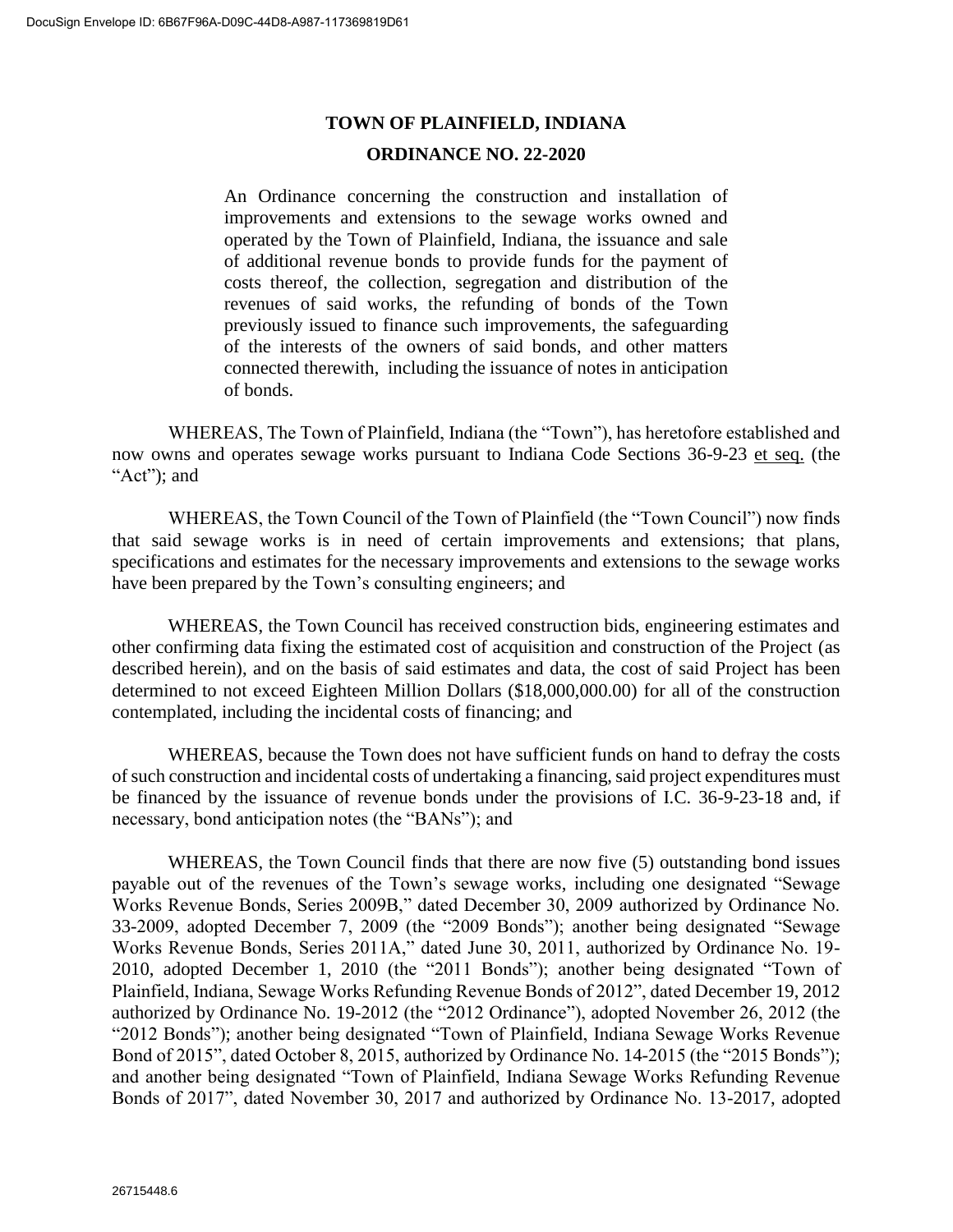October 23, 2017 (the "2017 Bonds"), (the 2009 Bonds, the 2011 Bonds, the 2012 Bonds, the 2015 Bonds and the 2017 Bonds collectively referred to as the "Prior Bonds"); and that the Bonds (as defined below) shall be parity bonds with an equal and pro rata charge upon the net revenues of the sewage works; and

WHEREAS, it is in the best interests of the Town to take all steps necessary to prepare for a refunding, including seeking all required approvals and consents, which will result in an interest cost savings over the life of each issue for the benefit of the system ratepayers;

WHEREAS, the Town desires to authorize the issuance of one or more series of sewage works revenue bonds hereunder in the aggregate principal amount of not to exceed Eighteen Million Dollars (\$18,000,000.00), designated as "Sewage Works Revenue Bonds of 2020" and issued for the purpose of procuring funds to be applied on the cost of the Project, incidental expenses incurred in connection with said sewage facilities and improvements, and to provide funds for the payment of costs associated with the issuance of the 2020 Bonds, all as permitted by the Act (the "2020 Bonds"); and

WHEREAS, the Town Council desires to authorize the issuance of BANs hereunder, if necessary, payable solely from the proceeds of sewage works revenue bonds issued to finance the Project, and to authorize the refunding of said BANs, if issued; and

WHEREAS, the Town Council hereby finds that it is in the best interest of the Town and its ratepayers to issue its Sewage Works Revenue Refunding Bonds, Series 2020 (the "Refunding Bonds", and along with the 2020 Bonds, the "Bonds") in order to refund the 2009 Bonds and a portion of the 2017 Bonds (the "Refunding") for economic savings; and

WHEREAS, the Town Council finds that all conditions precedent to the adoption of an Ordinance authorizing the issuance of said additional bonds on a parity with the Prior Bonds have been complied with in accordance with the provisions of the Act; now, therefore,

BE IT ORDAINED by the Town Council of the Town of Plainfield, Indiana:

Section 1. That the actions of the Town Council in and about the making of additions and improvements to the sewage works of the Town be and the same are hereby approved, ratified and confirmed, and that said Town Council be and it is hereby authorized and directed to proceed with the construction of the Project, provided that the cost of construction of the Project and acquisition of necessary property therefor payable from revenue bonds and funds on hand shall not exceed the sum of Eighteen Million Dollars (\$18,000,000.00) (plus investment earnings on the 2020 Bonds and the BAN proceeds). The terms "sewage works," "works," and other like terms where used in this Ordinance shall be construed to amend and include all existing structures and property and all additions, extensions and improvements thereto hereafter constructed or acquired, whether from the proceeds of the 2020 Bonds herein authorized or otherwise. The additions and improvements to said works shall be constructed and the 2020 Bonds herein authorized shall be issued pursuant to and in accordance with the provisions of the Act.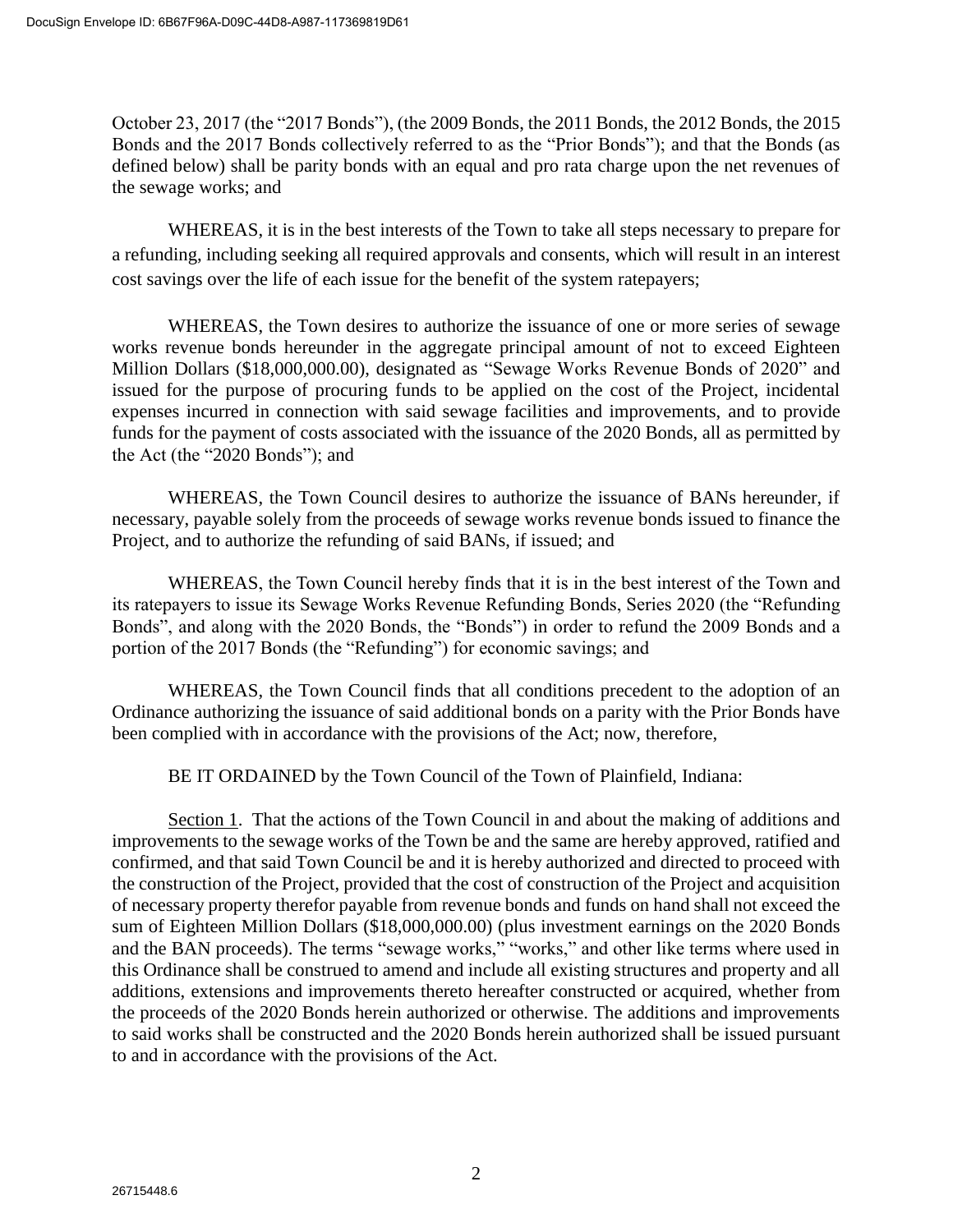The Town shall issue, if necessary, its BANs for the purpose of procuring interim financing to apply to the cost of said construction project. The Town shall issue its BANs in an amount not to exceed Eighteen Million Dollars (\$18,000,000.00) to be designated "Sewage Works Bond Anticipation Notes." Said BANs shall be numbered consecutively from 1 upward, shall be in multiples of \$5,000, shall be dated as of the date of delivery thereof, shall bear interest at a rate not to exceed 4.0% per annum (the exact rate or rates to be determined through negotiation) payable upon maturity and shall be callable at any time with at least seven (7) days advance notice. Said BANs shall be issued and sold at not less than 99.0% of their par value. The BANs will mature not later than January 1, 2025. The BANs are subject to renewal or extension at an interest rate or rates not to exceed 4.0% per annum (the exact rate or rates to be negotiated). The term of the BANs and all renewal BANs may not exceed five years from the date of delivery of the initial BANs. The BANs shall be registered in the name of the purchasers thereof.

The BANs shall be issued pursuant to IC 5-1.5-8-6.1 if sold to the Indiana Bond Bank or pursuant to IC 5-1-14-5 if sold to a financial institution or any other purchaser. The principal of and interest on the BANs shall be payable solely from the issuance of the 2020 Bonds pursuant to and in the manner prescribed by the Act. The interest on the BANs shall also be payable from the Net Revenues (defined below) of the sewage works, but subject to the prior payment of the Prior Bonds, the 2020 Bonds issued under this Ordinance, and any bonds issued subsequent to the date of delivery of the BANs, but while the BANs are outstanding. If any interest on the BANs to be paid from Net Revenues is to occur on a date other than January 1 or July 1, by reason of maturity or redemption, such payment may only occur if all of the principal and interest on all outstanding bonds of the sewage works for the Town due on the next succeeding principal and interest payment dates is fully accumulated in the Bond and Interest Account of the Sewage Works Sinking Fund. The revenue bonds will be payable solely out of and constitute a charge against the Net Revenues of the sewage works of the Town, including the works heretofore constructed and all additions and improvements thereto and replacements thereof presently or subsequently constructed or acquired, on a parity with the payment of the Prior Bonds.

Section 2. Said additions and improvements shall consist of the construction and installation of upgrades and replacements of the publicly owned treatment works including but not limited to the following: the acquisition, construction, installation and equipping of various land, easements and/or improvements to the Town's sewage works, including without limitation the following and related improvements: improvements to waste treatment plants and the sewage collection system; sewer separation; storm water separation; UV disinfection;, storm drainage and outfall pipe projects; bio-phosphorous tank addition; boiler replacement; generators; HVAC; centrifuge; aeriation system upgrade; various other capital projects, including those relating to the Town's CSO plan final phase at the North Plant; and projects related to Master Plan Projects. (collectively the "Project").

The cost of issuance of the 2020 Bonds will also be payable from the proceeds of the 2020 Bonds authorized herein.

Section 3. (a) In accordance with the Act and for the purpose of providing funds with which to pay the costs of the Project, together with all authorized costs relating thereto including the costs of issuance of the 2020 Bonds, as hereinafter defined, on account thereof, and refunding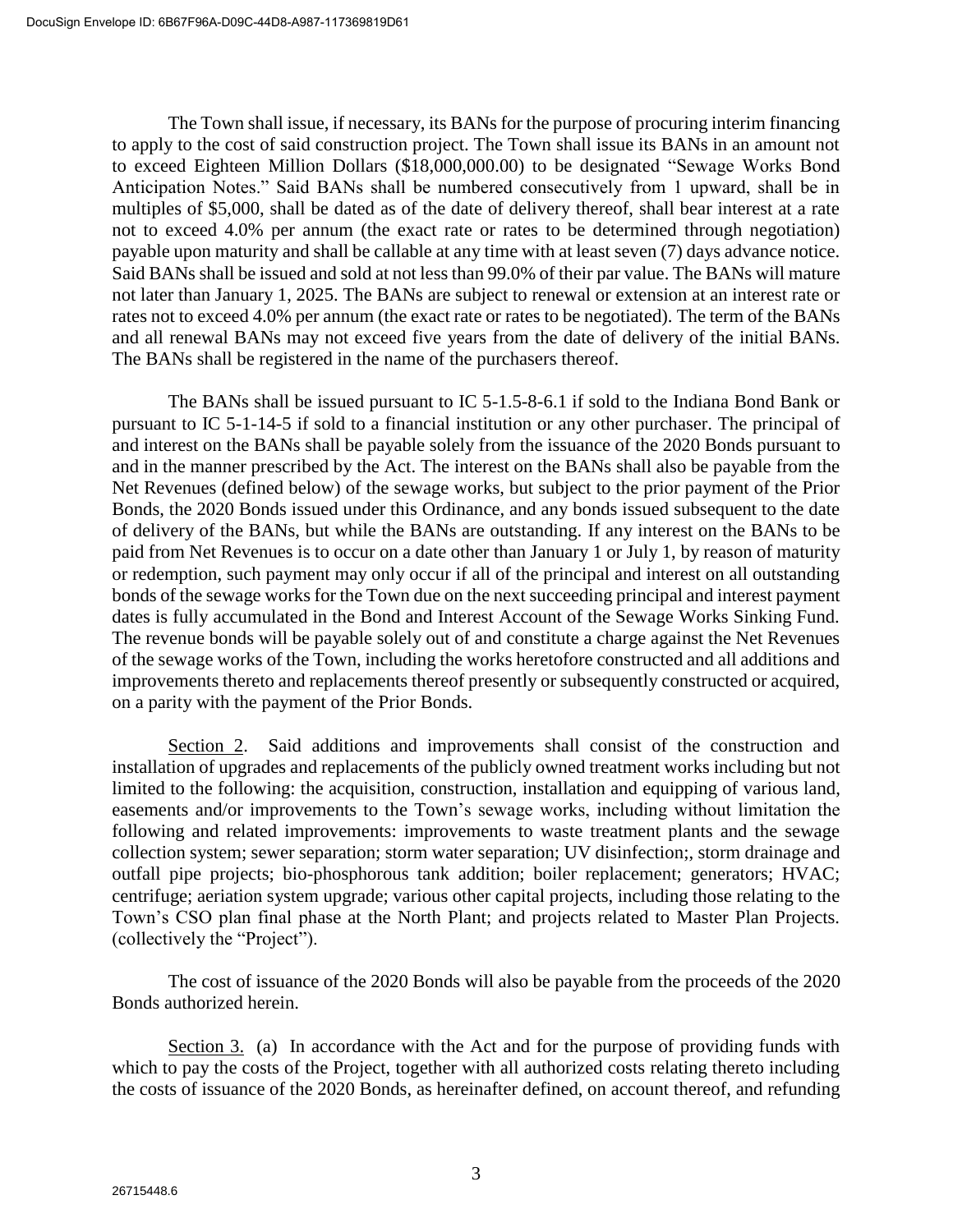any BANs issued under this Ordinance, the Town shall issue and sell, in one or more series, its sewage works revenue bonds in the aggregate principal amount not to exceed Eighteen Million Dollars (\$18,000,000.00). The principal of, redemption premium, if any, and interest on the Bonds shall be payable solely out of the Sewage Works Sinking Fund referred to below.

The 2020 Bonds shall be designated as the "Town of Plainfield, Indiana, Sewage Works Revenue Bonds of 2020" (with a different calendar year designation if any series of the 2020 Bonds is issued in a calendar year after 2020, and with an appropriate series designation in the event more than one series of 2020 Bonds is expected to be issued in a calendar year). The 2020 Bonds shall be issued as fully registered bonds in denomination or denominations of Five Thousand Dollars (\$5,000.00) and any integral multiples thereof not exceeding the aggregate principal amount of such 2020 Bonds maturing in any one year, or in the event that any series of the 2020 Bonds is sold to the Indiana Finance Authority (the "Authority") pursuant to Section 9(e) of this Ordinance, the 2020 Bonds of such series shall be in multiples of One Dollar (\$1.00), or any such other demonization upon the advice of the municipal advisor. The 2020 Bonds shall be numbered consecutively from 20R-1 (with a different calendar year designation if any series of the 2020 Bonds is issued in a calendar year after 2020, and with an appropriate series designation in the event more than one series of 2020 Bonds is expected to be issued in a calendar year) upward and shall bear interest at a rate or rates not exceeding five percent (5.0%) per annum, the exact rate or rates to be determined by negotiation with the Authority or by bidding. Said interest rate or rates shall be in multiples of one-hundredth (1/100) of one percent (1%). All 2020 Bonds maturing on the same date shall bear the same rate of interest, and the interest rate on 2020 Bonds of a given maturity must be at least as great as the interest rate on Bonds of any earlier maturity. Interest on the 2020 Bonds shall be calculated on the basis of twelve (12) thirty (30)-day months for a three hundred and sixty (360)-day year and shall be payable semiannually on January 1 and July 1 in each year (each an "Interest Payment Date"), commencing on the first July 1 or January 1 following delivery of the 2020 Bonds and as designated by the Clerk-Treasurer, with the advice of the Town's municipal advisor, until principal is fully paid. The principal of the 2020 Bonds shall mature serially and annually on January 1 of each year through January 1, 2036, and semiannually thereafter on July 1 and January 1 of each year, ending no later than January 1, 2042, and on the dates and in the amounts to be determined by the Clerk-Treasurer with the advice of the Town's municipal advisor, as reflected in a Certificate to be executed by the Clerk-Treasurer prior to the sale of the 2020 Bonds (the "Clerk-Treasurer's Certificate").

The Bonds shall bear an original issue date which shall be the date of issuance of the Bonds or the first day of the month in which the Bonds are delivered, as determined by the Clerk-Treasurer and each Bond shall also bear the date of its authentication. Any Bond authenticated on or before the fifteenth  $(15<sup>th</sup>)$  day of the calendar month immediately preceding the first Interest Payment Date, shall pay interest from its original issue date. Any Bond authenticated thereafter shall pay interest from the Interest Payment Date next preceding the date of authentication of such Bond, unless such Bond is authenticated after the fifteenth day of the month prior to an Interest Payment Date and on or before such Interest Payment Date, in which case interest thereon shall be paid from such Interest Payment Date. Unless otherwise selected by the winning bidder of the Bonds, the Bonds shall initially be issued and held in book-entry form on the books of The Depository Trust Company, its successors or any successor central depository system appointed by the Town from time to time. The Town and the Registrar and Paying Agent (as hereinafter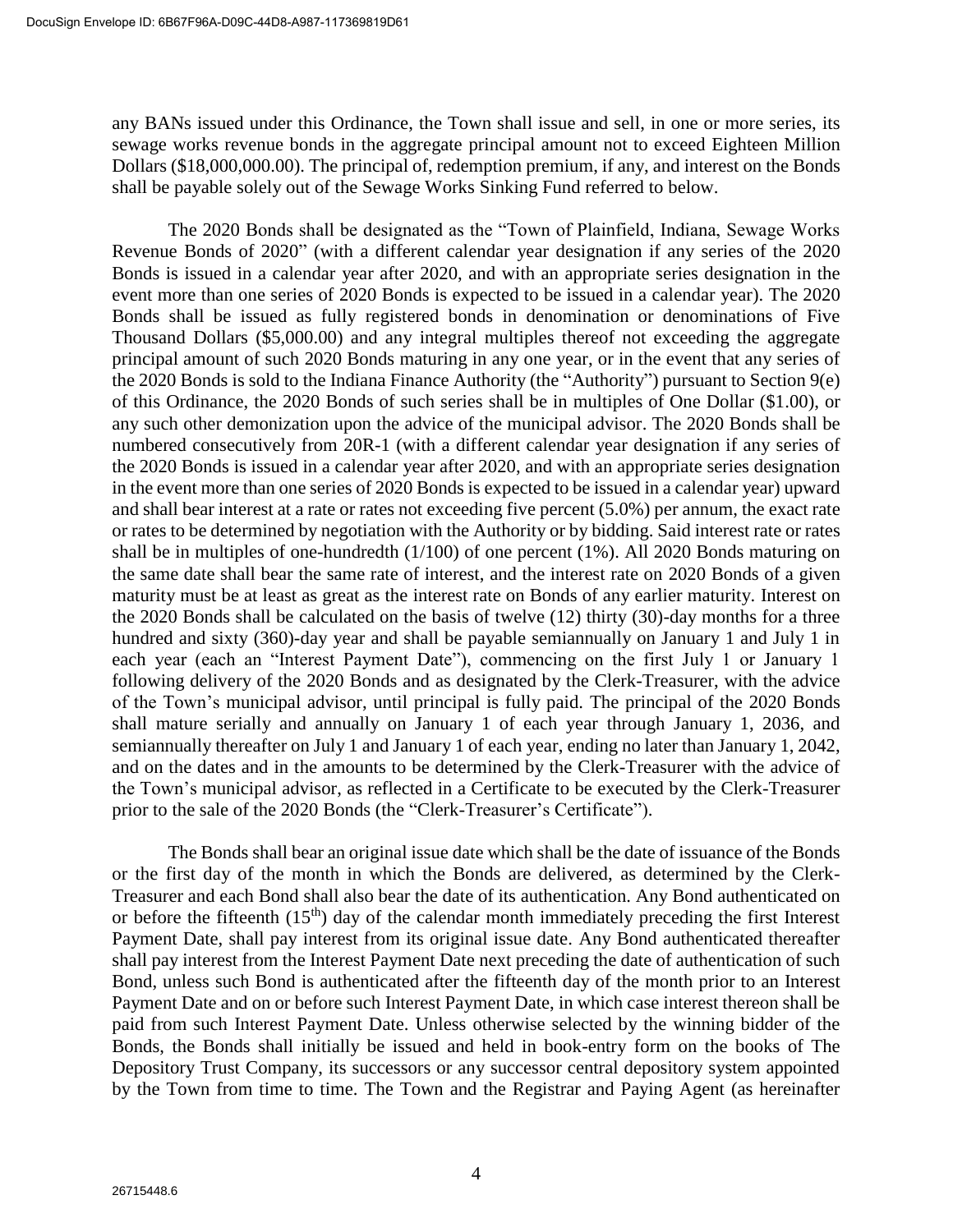defined) may, in connection herewith, do or perform or cause to be done or performed any acts or things, not adverse to the rights of the holders of the Bonds, as are necessary or appropriate to accomplish or recognize such book-entry form Bonds.

(b) The Town shall issue the revenue bonds in an aggregate principal amount not to exceed \$7,400,000.00 to be designated "Sewage Works Revenue Refunding Bonds, Series 2020" (or such other designation as appropriate) (the "Refunding Bonds"), for the purpose of procuring funds to pay the cost of the Refunding, the funding of a debt service reserve, if necessary, and the issuance costs of the Refunding Bonds, as determined by the Clerk-Treasurer, with the advice of the Municipal Advisor. The Refunding Bonds may be sold through a negotiated private placement, negotiated open market financing or competitive bidding upon the advice of the Municipal Advisor. The Refunding Bonds shall be issued in fully registered form in authorized minimum denominations of \$100,000 or any \$5,000 integral multiple in excess thereof (as determined by the municipal advisor). The Refunding Bonds shall be lettered and numbered consecutively from R-1 and upward, and originally dated the date of delivery. The Refunding Bonds shall bear interest at a rate or rates not exceeding 5.0% per annum (the exact rate or rates to be determined through negotiation or bidding).

(c) The principal of the Bonds is payable at the principal corporate trust office of the bank or financial institution selected by the Clerk-Treasurer, which bank shall also serve as Registrar for the Bonds (the "Registrar and Paying Agent"). The Clerk-Treasurer is hereby authorized to enter into such agreements or understandings with such institution as will enable it to perform the services required for Registrar and Paying Agent. The Clerk-Treasurer is further authorized to pay such fees as the institution may charge for the services it provides as Registrar and Paying Agent and such fees may be paid from the Sewage Works Sinking Fund. As to the BANs, upon agreement of the Town and the purchaser, the Clerk-Treasurer will be designated the Registrar and Paying Agent and will be charged with the performance of all of the duties and responsibilities of Registrar and Paying Agent.

Notwithstanding anything in this Ordinance to the contrary, all or a portion of the Bonds may be issued as one or more term bonds, upon election of the successful bidder or purchaser. Such term bonds shall have a stated maturity or maturities of January 1 as determined by the successful bidder but in no event later than the final maturity date of the Bonds established in accordance with the above paragraphs. The term bonds shall be subject to mandatory sinking fund redemption and final payment(s) at a redemption price of 100% of the principal amount thereof, plus accrued interest to the redemption date, on dates which correspond to the principal payment dates that are set in accordance with the above paragraphs.

Section 4. (a) Based on the advice of the Town's municipal advisor but no sooner than 180 days after the date of issuance of the BANs, the BANs are prepayable by the Town, in whole or in part, at any time upon seven (7) days' notice to the owner of the BANs without any premium. The Bonds are redeemable at the option of the Town, but no earlier than January 1, 2028, and on any date thereafter, on thirty (30) days' notice, in whole or in part, in the order of maturity determined by the Town and by lot within maturity, at face value, plus accrued interest to the date of redemption. The exact redemption features, including any redemption premium, shall be established by the Clerk-Treasurer with the advice of the Town's municipal advisor prior to the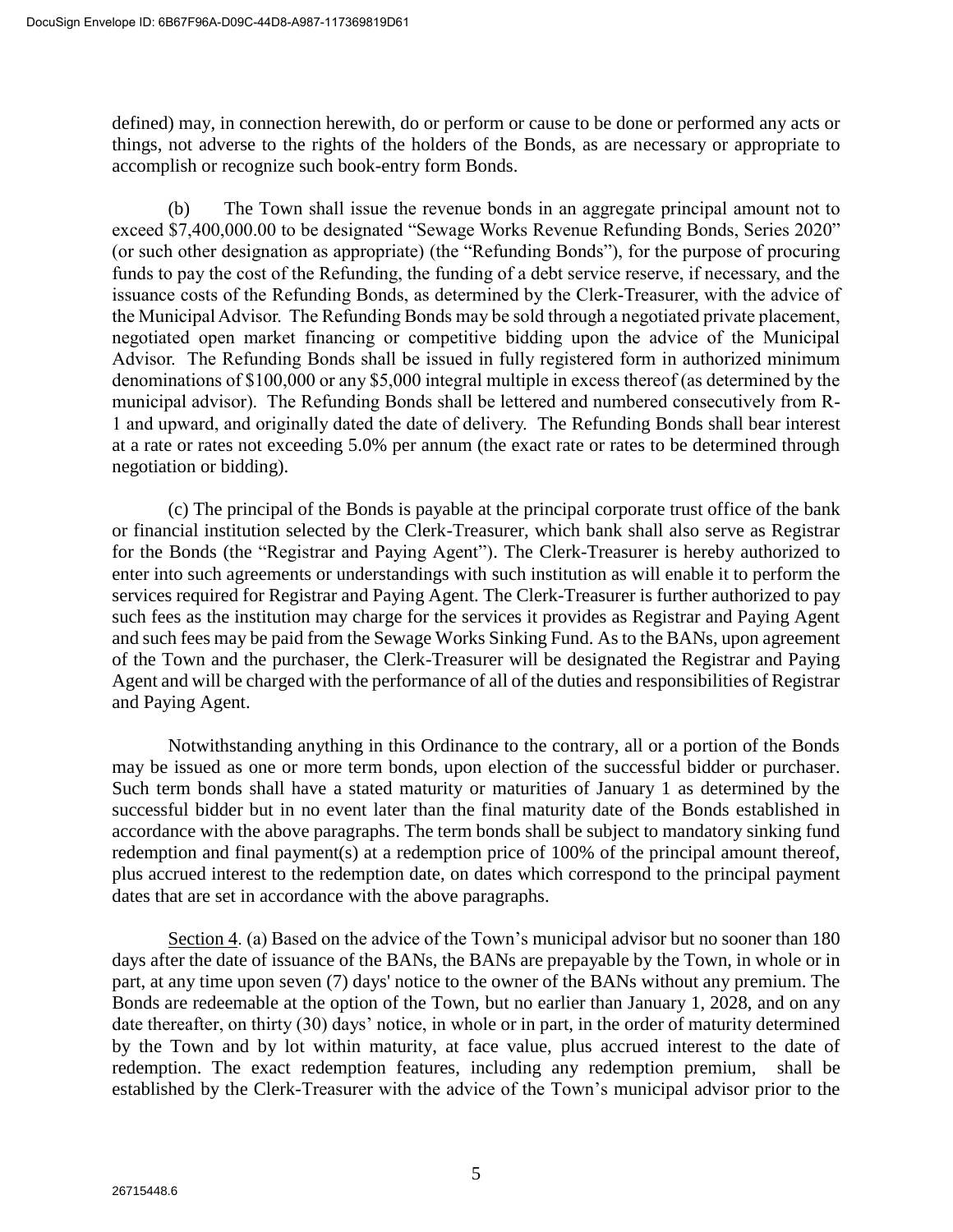sale of the Bonds, to be reflected in the Clerk-Treasurer's Certificate. Each Five Thousand Dollars (\$5,000.00) principal amount shall be considered a separate Bond for purposes of redemption.

If any Bond is issued as a term Bond, the Paying Agent shall credit against the mandatory sinking fund requirement for the Bonds maturing as term bonds, and corresponding mandatory redemption obligation, in the order determined by the Town, any Bonds maturing as term bonds which have previously been redeemed (otherwise than as a result of a previous mandatory redemption requirement) or delivered to the Registrar for cancellation or purchased for cancellation by the Paying Agent and not theretofore applied as a credit against any redemption obligation. Each Bond maturing as a term bond so delivered or canceled shall be credited by the Paying Agent at 100% of the principal amount thereof against the mandatory sinking fund obligation on such mandatory sinking fund date, and any excess of such amount shall be credited on future redemption obligations, and the principal amount of the Bonds to be redeemed by operation of the mandatory sinking fund requirement shall be accordingly reduced; provided however, the Paying Agent shall credit only such Bonds maturing as term bonds to the extent received on or before forty-five (45) days preceding the applicable mandatory redemption date as stated above.

(b) Notice of any redemption shall be mailed by certified mail to the address of each registered owner as shown on the registration records of the Registrar as of the date which is fortyfive (45) days prior to such redemption date. Said notice shall be mailed not less than thirty (30) days prior to the date fixed for redemption unless such redemption notice is waived. The place of redemption may be named by the Town. The notice shall specify the date of redemption and the serial numbers and dates of maturity of the Bonds called for redemption. Interest on the Bonds so called for redemption shall cease to accrue on the redemption date fixed in such notice, if sufficient funds are available at the place of redemption to pay the redemption price on the date so named and thereafter when presented for payment.

Section 5. Interest on Bonds authenticated on or before the Record Date (defined below) which precedes the first Interest Payment Date shall be paid from the original date as specified in Section 3. Interest on Bonds authenticated subsequent to the Record Date which precedes the first Interest Payment Date thereon shall be paid from the Interest Payment Date to which interest has been paid as of the date on which such Bonds are authenticated, unless a Bond is authenticated between a Record Date and a related Interest Payment Date in which case the interest shall be paid from such Interest Payment Date. Principal of the Bonds shall, subject to prior prepayment as hereinabove provided, fall due on such dates in such amounts as correspond to the amounts and dates of maturities set forth in Section 3 hereof. Interest on unpaid installments of principal of Bonds shall be payable semiannually on the first days of January and July in each year until the principal amount thereof has been paid. Interest shall be payable to the owner appearing as "Registered Owner" thereof on said Bond and on the registration record of the Registrar, by check or draft, mailed or delivered one day prior to the payment date to such owner at the address as it appears on the registration books of the Registrar as of the fifteenth calendar day prior to an Interest Payment Date ("Record Date"), unless otherwise directed in writing by the owner. The party in whose name said Bonds shall be registered shall be deemed the absolute owner for all purposes, and payments to such owner shall completely discharge the Town's obligations. All payments on the Bonds shall be made in any coin or currency of the United States of America, which on the date of such payments shall be legal tender for the payment of public and private debts.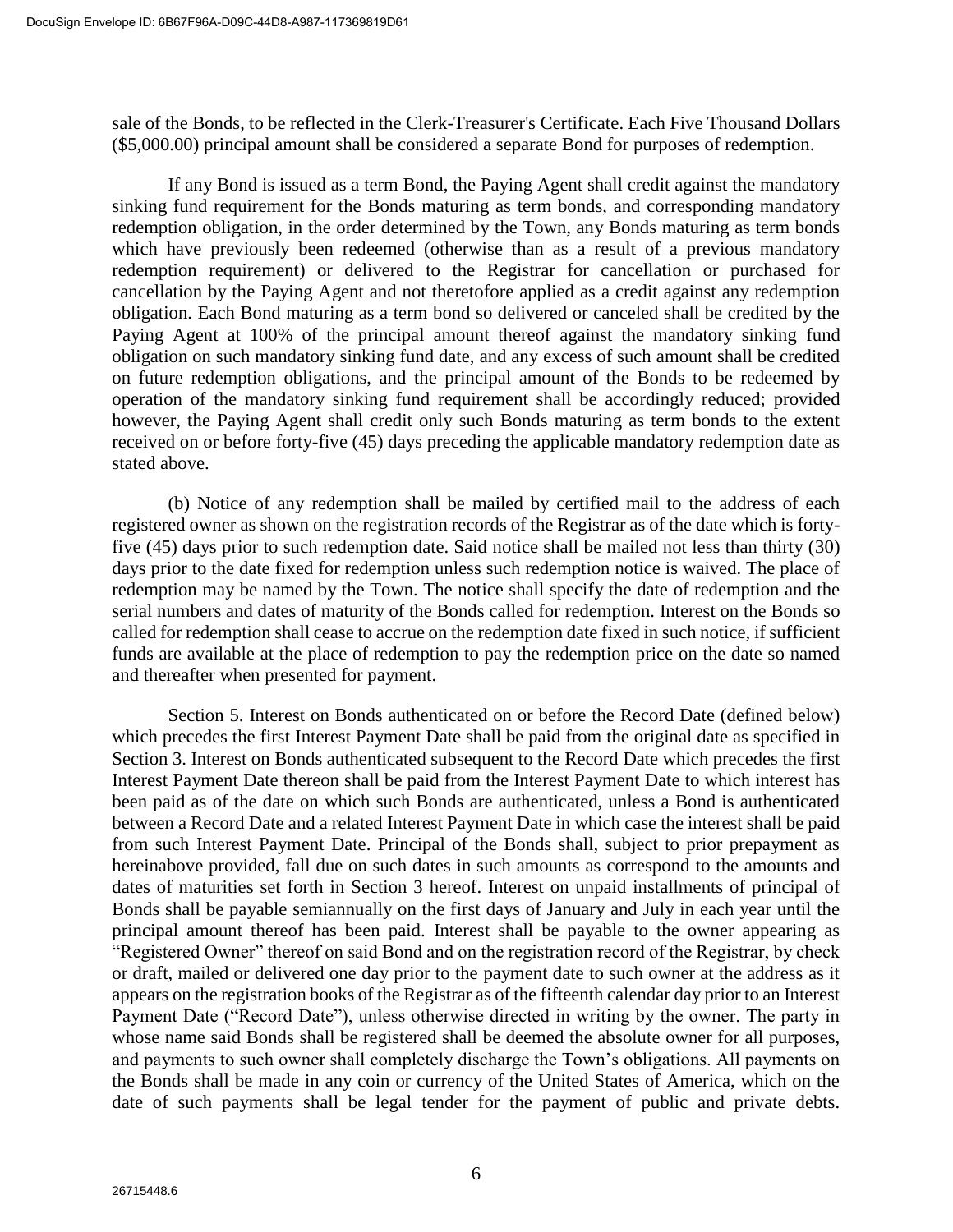Notwithstanding the foregoing, if payment is made to a depository, such payment shall be made by wire transfer to the depository on the payment date in same-day funds.

The Bonds may be transferred upon proper execution of an assignment by the owner and presentation of the Bond and the executed assignment to the Registrar for notation of the transfer upon the Bond and upon the registration record maintained by the Registrar. Upon surrender for transfer of any fully registered Bond at the principal office of the Registrar, duly endorsed by, or accompanied by a written instrument or instruments of transfer in form satisfactory to the Registrar and duly executed by the owner or his attorney duly authorized in writing, the Town shall execute and the Registrar shall endorse and deliver in the name of the transferee or transferees a new fully registered Bond or Bonds of the same series and the same maturity for a like aggregate principal amount. Bonds may be exchanged at said office of the Registrar for a like aggregate principal amount of Bonds of other authorized denominations of the same series and the same maturity. Bonds may be exchanged without cost to the owner, except for any tax or governmental charge required to be paid with respect to the exchange. The execution by the Town of any Bond of any denomination shall constitute full and due authorization of such denomination, and the Registrar shall thereby be authorized to endorse and deliver such Bond. The Registrar shall not be required to transfer or exchange any Bond during the period from the fifteenth day of any calendar month next preceding an interest payment date of such Bond to such interest payment date, nor to transfer or exchange any Bond after the publication of or mailing of notice calling such Bond for redemption has been made, nor during a period of fifteen days next preceding publication of a notice of redemption of any Bonds.

Section 6. The Bonds and BANs shall be signed in the name of the Town by manual or facsimile signature of the President of the Town Council, and attested by the manual or facsimile signature of the Clerk-Treasurer. The Bonds must be authenticated by an authorized officer of the Registrar. In case any officer whose signature appears on the Bonds shall cease to be such officer before the delivery of such Bonds, such signature shall nevertheless be valid and sufficient for all purposes the same as if such officer had remained in office until the delivery thereof. The Bonds shall have all of the qualities and incidents of negotiable instruments under the laws of the State of Indiana.

The Bonds are payable from and secured by an irrevocable pledge of and constitute a charge upon all the Net Revenues (herein defined as gross revenues after deduction only for (i) the payment of the reasonable expenses of operation, repair and maintenance and (ii) excluding transfers for payment in lieu of property taxes) of the sewage works of the Town (including the existing works, the improvements and extensions herein authorized to be acquired and constructed, and all additions and improvements therein and replacements thereof subsequently constructed or acquired) on parity with the pledge of the Net Revenues to the payment of the Prior Bonds. The Town shall not be obligated to pay the Bonds or the interest thereon except from the Net Revenues of said works, and said Bonds shall not constitute an indebtedness of the Town within the meaning of the provisions and limitations of the constitution of the State of Indiana.

Section 7. The form and tenor of the Bonds and the form of registry endorsement thereon shall be substantially as follows, all blanks to be filled in properly prior to delivery thereof:

### UNITED STATES OF AMERICA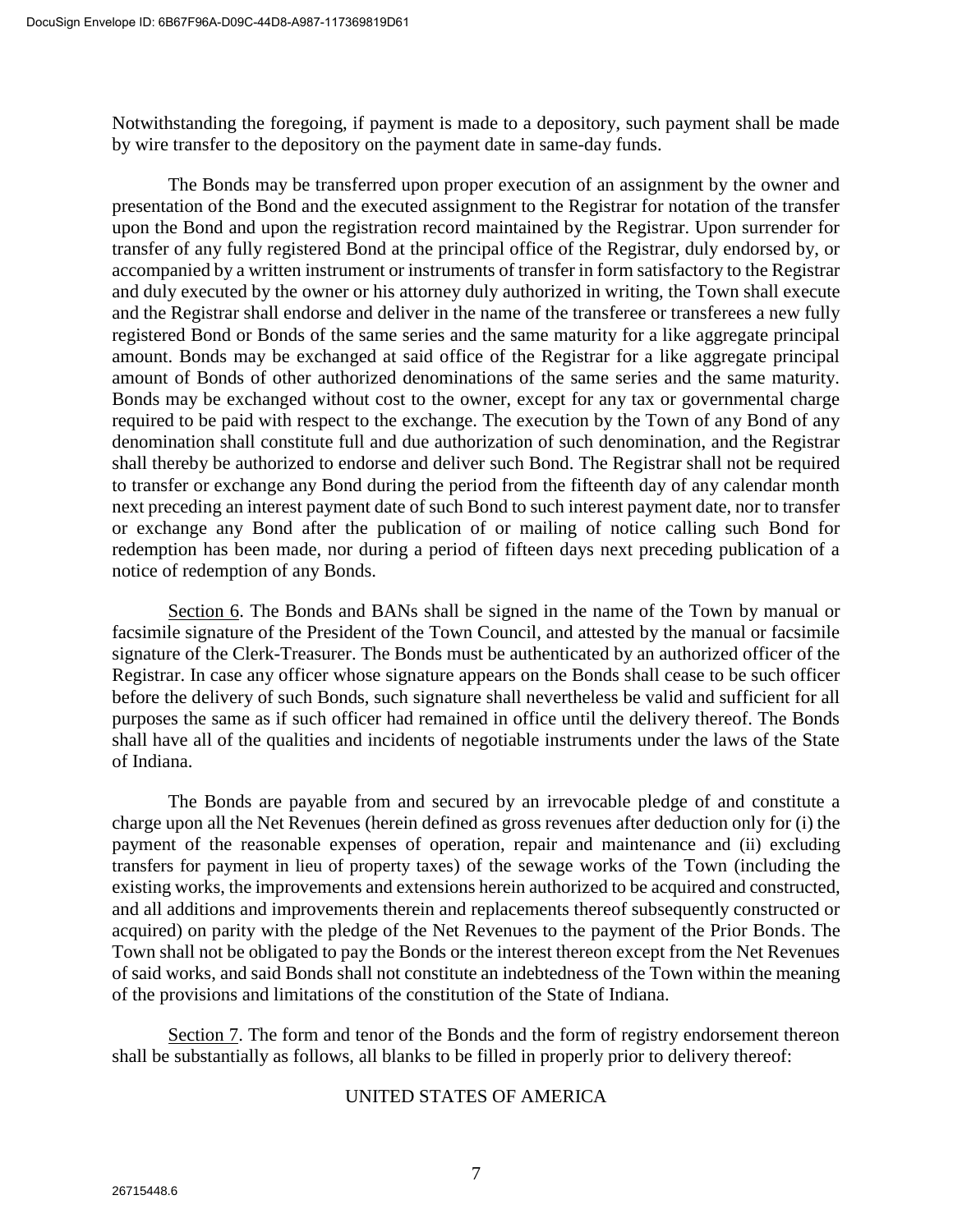### State of Indiana County of Hendricks

## **TOWN OF PLAINFIELD SEWAGE WORKS REVENUE [REFUNDING] BOND OF 2020**

| Original    | Maturity | Interest | Authentication |              |
|-------------|----------|----------|----------------|--------------|
| <u>Date</u> | Jate     | Rate     | Date           | <b>CUSIP</b> |

Registered Owner:

Principal Sum:

 $\text{No.} \qquad - \qquad - \qquad$ 

The Town of Plainfield, in Hendricks County, State of Indiana, for value received, hereby promises to pay to the Registered Owner stated above, or registered assigns, solely out of the special revenue fund hereinafter referred to, the Principal Sum stated above on the Maturity Date stated above (unless this Bond be subject to and be called for redemption prior to maturity as hereinafter provided) and to pay interest thereon from the interest payment date to which interest has been paid next preceding the Authentication Date of the Bond unless this Bond is authenticated after the fifteenth day of the month preceding an interest payment date and on or before such interest payment date, in which case interest shall be paid from such interest payment date, or unless this Bond is authenticated on or before \_\_\_\_\_\_\_\_\_\_\_, \_\_\_\_\_\_, in which case it shall bear interest from the Original Date, at the Interest Rate stated above, payable on the first days of January and July in each year, beginning 1, 20. All payments on this Bond shall be made in any coin or currency of the United States of America, which on the dates of such payment, shall be legal tender for the payment of public and private debts. Interest shall be calculated on the basis of twelve (12) thirty-day months for a 360 day year.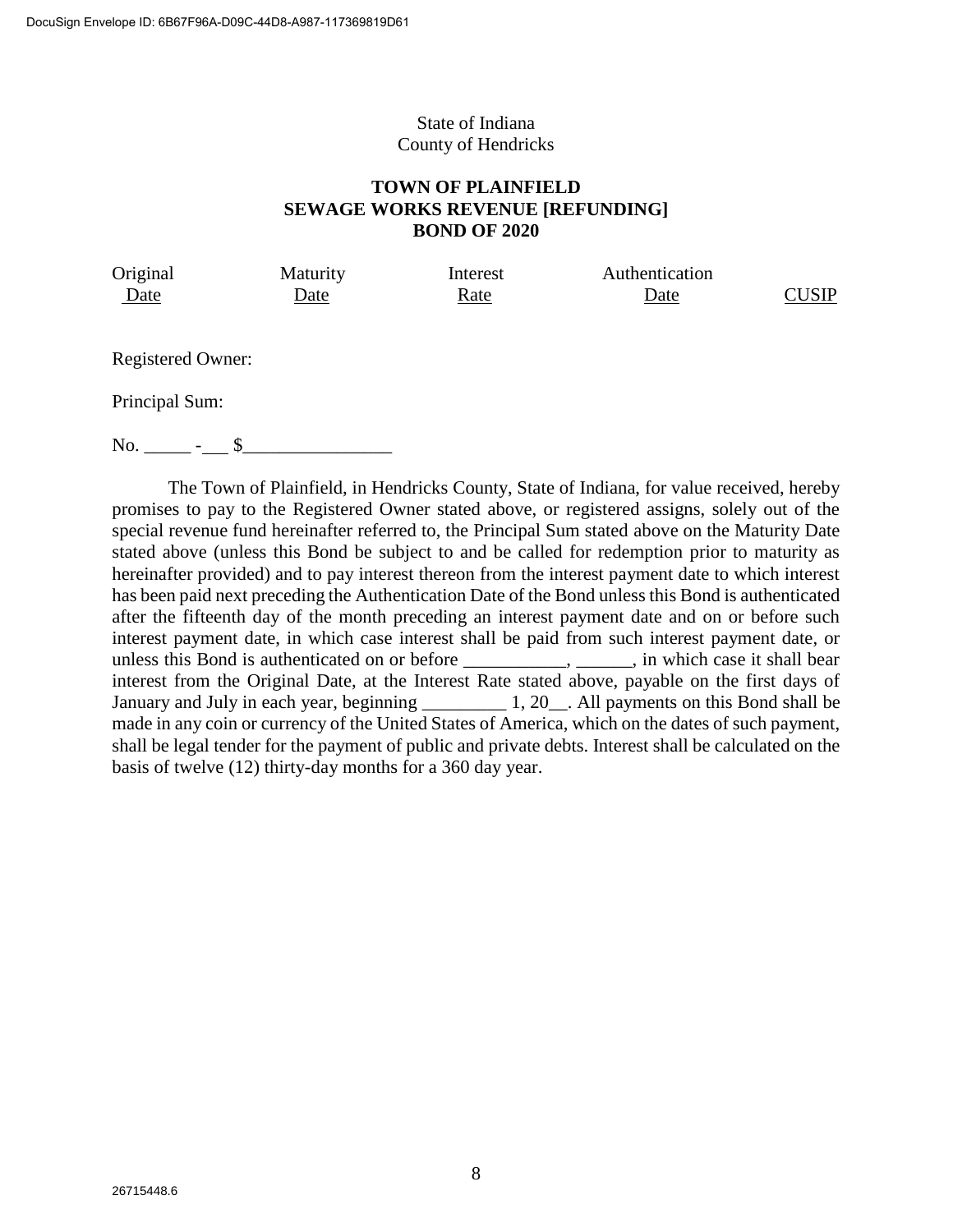Interest on this Bond will be paid by check or draft of \_\_\_\_\_\_\_\_\_\_\_\_\_\_\_\_\_\_\_\_\_\_\_\_

\_\_\_\_\_\_\_\_\_\_\_\_\_\_\_\_, Indiana, as Paying Agent, mailed to the owner hereof as the owner's name appears on the registration books maintained by the Registrar as of 15 calendar days prior to an interest payment date. Principal of this Bond is payable at the principal office of the Paying Agent.

This Bond shall not constitute an indebtedness of the Town of Plainfield within the meaning of the provisions and limitations of the constitution of the State of Indiana, and the Town shall not be obligated to pay this Bond or the interest thereon except from said special fund provided from the Net Revenues.

## REFERENCE IS MADE TO THE FURTHER PROVISIONS OF THIS BOND SET FORTH ON THE REVERSE HEREOF WHICH SHALL FOR ALL PURPOSES HAVE THE SAME EFFECT AS IF FULLY SET FORTH HEREIN.

### (Reverse of Bond)

This Bond is one of an authorized issue of Bonds of the Town of Plainfield, of like date, tenor and effect, except as to numbering, interest rates and dates of maturity, in the total amount of \_\_\_\_\_\_\_\_\_ Million \_\_\_\_\_\_\_\_ Thousand \_\_\_\_\_\_\_\_ Hundred \_\_\_\_\_\_\_\_ Dollars  $(\underline{\$}_{\_},\_,\_,\_$ .00), issued for the purpose of [providing funds to pay a portion of the cost of improvements and extensions to the Town's sewage works (including to refund certain bond anticipation notes issued to provide interim financing for such purposes),] [refunding the Town's 2009 Bonds and a portion of the 2017 Bonds] all as authorized by Ordinance No.  $-2020$ , adopted by the Town Council of the Town of Plainfield, on \_\_\_\_\_\_\_\_\_\_\_\_\_, 2020, entitled "An Ordinance concerning the construction and installation of improvements and extensions to the sewage works owned and operated by the Town of Plainfield, Indiana, the issuance and sale of additional revenue bonds to provide funds for the payment of the costs thereof, the collection, segregation and distribution of the revenues of said works, the refunding of bonds of the Town previously issued to finance such improvements, the safeguarding of the interests of the owners of said bonds, and other matters connected therewith, including the issuance of notes in anticipation of bonds" (the "Ordinance"), and in strict compliance with the provisions of Indiana Code, Sections 36-9-23-1 et seq., and in strict compliance with the provisions of I.C. 5-1-5 and other applicable laws, as amended (collectively, the "Act").

Pursuant to the provisions of the Act and the Ordinance, the principal of and interest on (a) this Bond and all other Bonds of said issue, (b) previously issued bonds including one designated "Sewage Works Revenue Bonds, Series 2009B," dated December 30, 2009 authorized by Ordinance No. 33-2009, adopted December 7, 2009 (the "2009 Bonds"); another being designated "Sewage Works Revenue Bonds, Series 2011A," dated June 30, 2011, authorized by Ordinance No. 19-2010, adopted December 1, 2010 (the "2011 Bonds"); another being designated "Town of Plainfield, Indiana, Sewage Works Refunding Revenue Bonds of 2012", dated December 19, 2012 authorized by Ordinance No. 19-2012 (the "2012 Ordinance"), adopted November 26, 2012 (the "2012 Bonds"); another being designated "Town of Plainfield, Indiana Sewage Works Revenue Bond of 2015", dated October 8, 2015, authorized by Ordinance No. 14-2015 (the "2015 Bonds"); and another being designated "Town of Plainfield, Indiana Sewage Works Refunding Revenue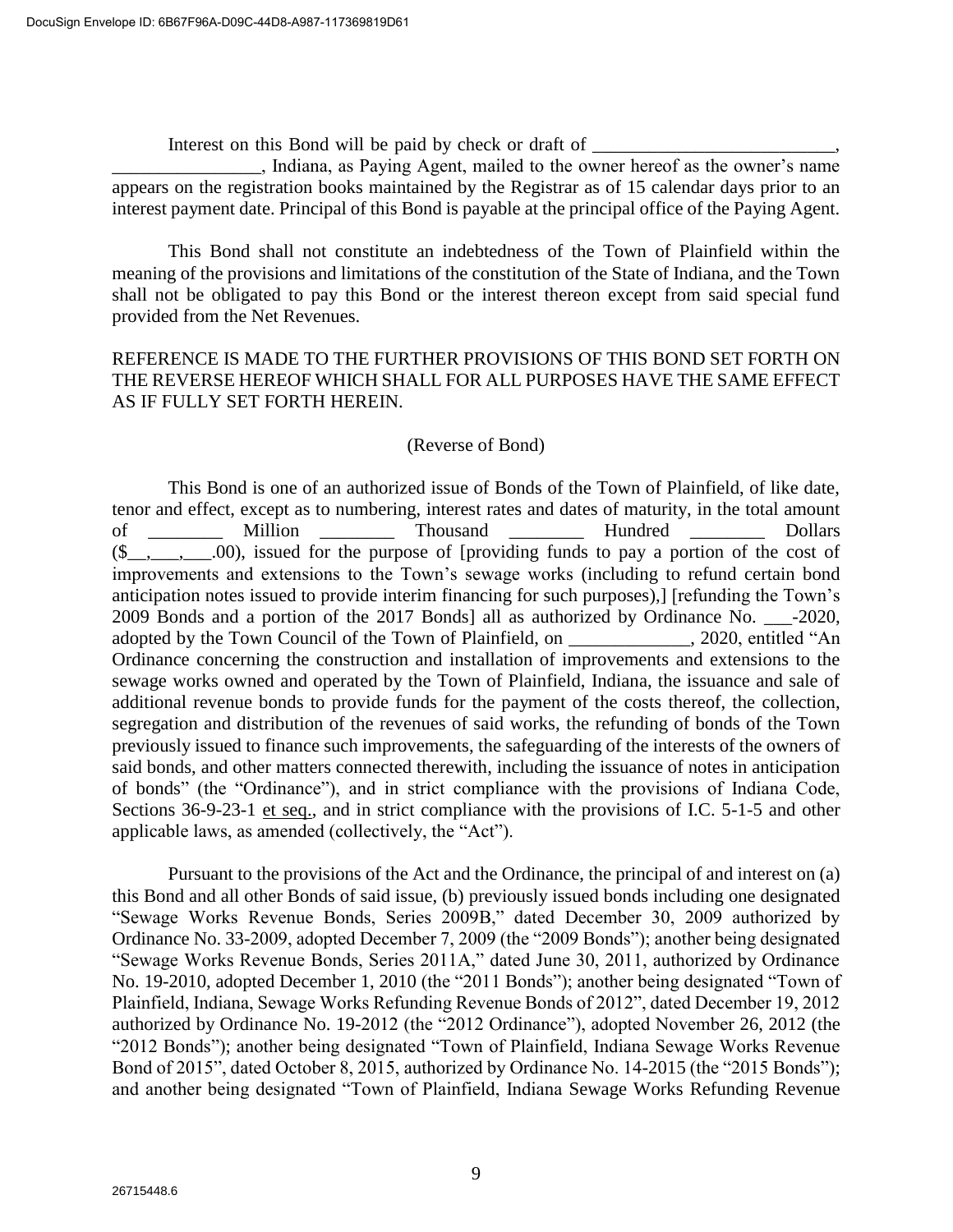Bonds of 2017", dated November 30, 2017 and authorized by Ordinance No. 13-2017, adopted October 23, 2017 (the "2017 Bonds"), (the 2009 Bonds, the 2011 Bonds, the 2012 Bonds, the 2015 Bonds and the 2017 Bonds collectively referred to as the "Prior Bonds"); and (c) any Bonds hereafter issued on a parity with the Bonds described above, are payable solely from the Sewage Works Sinking Fund (heretofore created by Ordinance No. 4-52 adopted July 7, 1952 and as subsequently amended and modified, and hereinafter referred to as the "Prior Ordinance") to be provided from the Net Revenues (herein defined as gross revenues after deduction only for (i) the payment of the reasonable expenses of operation, repair and maintenance and (ii) transfers for payment in lieu of property taxes) of the sewage works of the Town of Plainfield, including the improvements and extensions constructed or acquired by the use of the proceeds of this Bond and the issues of which it is a part, and all improvements and extensions thereto and replacements thereof subsequently constructed or acquired.

The Town of Plainfield irrevocably pledges the entire Net Revenues of said sewage works, to the extent necessary for that purpose, to the prompt payment of (a) the principal and interest of the Bonds authorized by the Ordinance, of which this is one, (b) the Prior Bonds, and (c) any Bonds hereafter issued on a parity with the Bonds authorized by the Ordinance and the Prior Bonds. The Town covenants that it will cause to be fixed, maintained and collected such rates and charges for service rendered by said works as are sufficient in each year for the payment of the proper and reasonable expenses of operation, repair and maintenance of said works, to provide for proper depreciation, and for the payment of the sums required to be paid into the Sewage Works Sinking Fund under the provisions of the Act and the Ordinance, but none of the moneys in the Sewage Works Sinking Fund shall be used for transfers for payment in lieu of property taxes, depreciation, improvements, extensions or additions. In the event the Town, or the proper officers thereof, shall fail or refuse to so fix, maintain and collect such rates or charges, or if there be a default in the payment of the interest on or principal of this Bond, the owner of this Bond shall have all of the rights and remedies provided for in the Act, including the right to have a receiver appointed to administer the works and to charge and collect rates sufficient to provide for the payment of this Bond and the interest thereon.

The Town further covenants that it will set aside and pay into its Sewage Works Sinking Fund a sufficient amount of the Net Revenues of said works to meet (a) the interest on all Bonds payable from the revenues of the sewage works as such interest shall fall due, (b) the necessary fiscal agency charges for paying the Bonds and interest, (c) the principal of all Bonds payable from the revenues of the sewage works as the same is payable, and (d) an additional amount to create and maintain the reserve required by the Ordinance.

[The Bonds maturing on January 1, 20\_\_\_ and thereafter are subject to redemption at the option of the Town, in whole or in part, on  $1, 20$  or any date thereafter, at a redemption price equal to the principal amount thereof plus accrued interest on the Bonds to be redeemed to the redemption date, and without premium.]

[The Bonds maturing on January 1, 20\_\_\_ are subject to mandatory sinking fund redemption prior to maturity, at a redemption price equal to the principal amount thereof plus accrued interest, on January 1 in the years and amounts set forth below: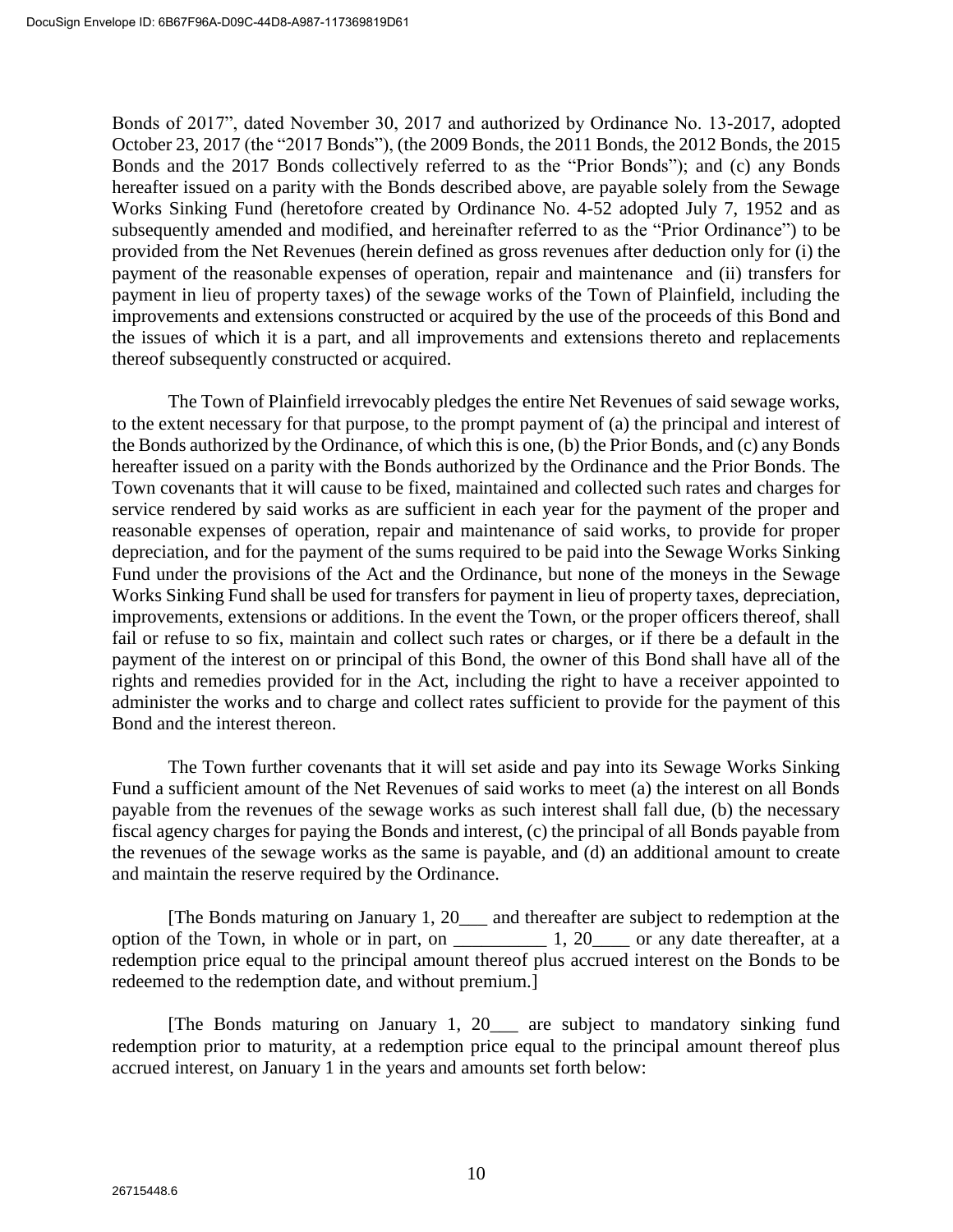#### Year Amount

\*

\*Final Maturity]

Each Five Thousand Dollars (\$5,000.00) principal amount shall be considered a separate Bond for purposes of redemption. If some Bonds are to be redeemed by optional redemption and mandatory sinking fund redemption on the same date, the Registrar shall select by lot the Bonds for optional redemption before selecting the Bonds by lot for the mandatory sinking fund redemption.

Notice of such redemption shall be sent by certified mail not less than thirty (30) days prior to the date listed for redemption to the Registered Owner of the Bond to be redeemed at the address shown on the registration books as of the date which is forty-five (45) days prior to such redemption date, provided, however, that failure to give such notice by mailing, or any defect therein with respect to any registered Bond, shall not affect the validity of any proceedings for the redemption of other Bonds. The place of redemption may be named by the Town. Interest on Bonds so called for redemption shall cease to accrue on the redemption date fixed in said notice, if funds are available at the place of redemption to pay the redemption price on the date so named. The Bonds so redeemed prior to maturity shall be surrendered for cancellation.

This Bond and all other Bonds of said issue shall have all the qualities and incidents of negotiable instruments under the laws of the State of Indiana. This Bond is transferable by the Registered Owner in person or by his attorney duly authorized in writing at the principal office of the Registrar, but only in the manner, subject to the limitations and upon payment of the charges provided in the Ordinance and upon surrender and cancellation of this Bond. Upon such transfer a new registered Bond or Bonds of the same series and the same maturity of authorized denomination or denominations, for the same aggregate principal amount will be issued to the transferee in exchange therefor.

THE OWNER OF THIS BOND, BY THE ACCEPTANCE OF THIS BOND, HEREBY AGREES TO ALL THE TERMS AND PROVISIONS CONTAINED IN THE ORDINANCE. The Bonds are subject to defeasance prior to redemption or payment as provided in the Ordinance. The Ordinance may be amended without the consent of the owners of the Bonds as provided in the Ordinance if the Town Council determines, in its sole discretion, that the amendment shall not adversely affect the rights of any of the owners of the Bonds.

The Town, the Registrar and any paying agent for this Bond may treat and consider the person in whose name this Bond is registered as the absolute owner hereof for all purposes including for the purpose of receiving payment of, or on account of, the principal hereof and interest due hereon.

The Bonds maturing in any one year are issuable only in fully registered form in the denomination of \$5,000.00 or any integral multiple thereof not exceeding the aggregate principal amount of the Bonds maturing in such year.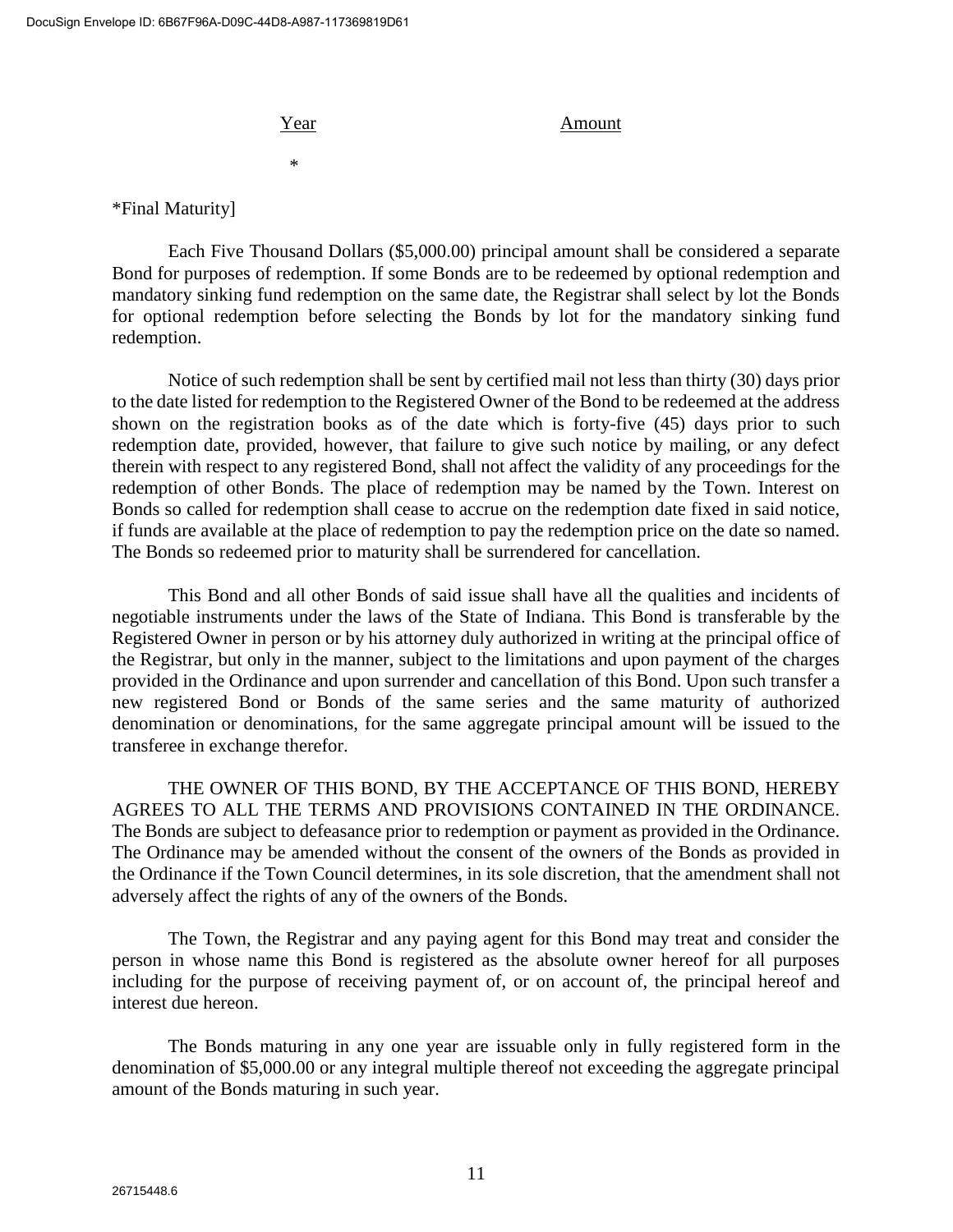(Front of Bond)

It is hereby certified and recited that all acts, conditions and things required to be done precedent to and in the execution, issuance and delivery of this Bond have been done and performed in regular and due form as provided by law. This Bond shall not be valid or become obligatory for any purpose or be entitled to any security or benefit under the Ordinance until this Bond shall have been hereinbelow endorsed by the Registrar.

IN WITNESS WHEREOF, the Town of Plainfield, in Hendricks County, State of Indiana, has caused this Bond to be executed in its corporate name by the manual or facsimile signature of the President of its Town Council, and attested by the manual or facsimile signature of its Clerk-Treasurer.

## TOWN OF PLAINFIELD, INDIANA

By: \_\_\_\_\_\_\_\_\_\_\_\_\_\_\_\_\_\_\_\_\_\_\_\_\_\_\_\_\_\_\_

President, Town Council

Attest:

Clerk-Treasurer

\_\_\_\_\_\_\_\_\_\_\_\_\_\_\_\_\_\_\_\_\_\_

## REGISTRAR'S CERTIFICATE OF AUTHENTICATION

IT IS HEREBY CERTIFIED THAT THIS BOND IS ONE OF THE BONDS DESCRIBED IN THE ORDINANCE.

As Registrar

By: \_\_\_\_\_\_\_\_\_\_\_\_\_\_\_\_\_\_\_\_\_\_\_\_\_\_\_\_\_\_

Authorized Representative

\_\_\_\_\_\_\_\_\_\_\_\_\_\_\_\_\_\_\_\_\_\_\_\_\_\_\_\_\_\_\_

The following abbreviations, when used in the inscription of the face of the within Bond, shall be construed as though they were written out in full according to applicable laws or regulations.

| TEN COM. | as tenants in common                                                     |
|----------|--------------------------------------------------------------------------|
| TEN ENT. | as tenants by the entireties                                             |
| JT. TEN. | as joint tenants with right of survivorship and not as tenants in common |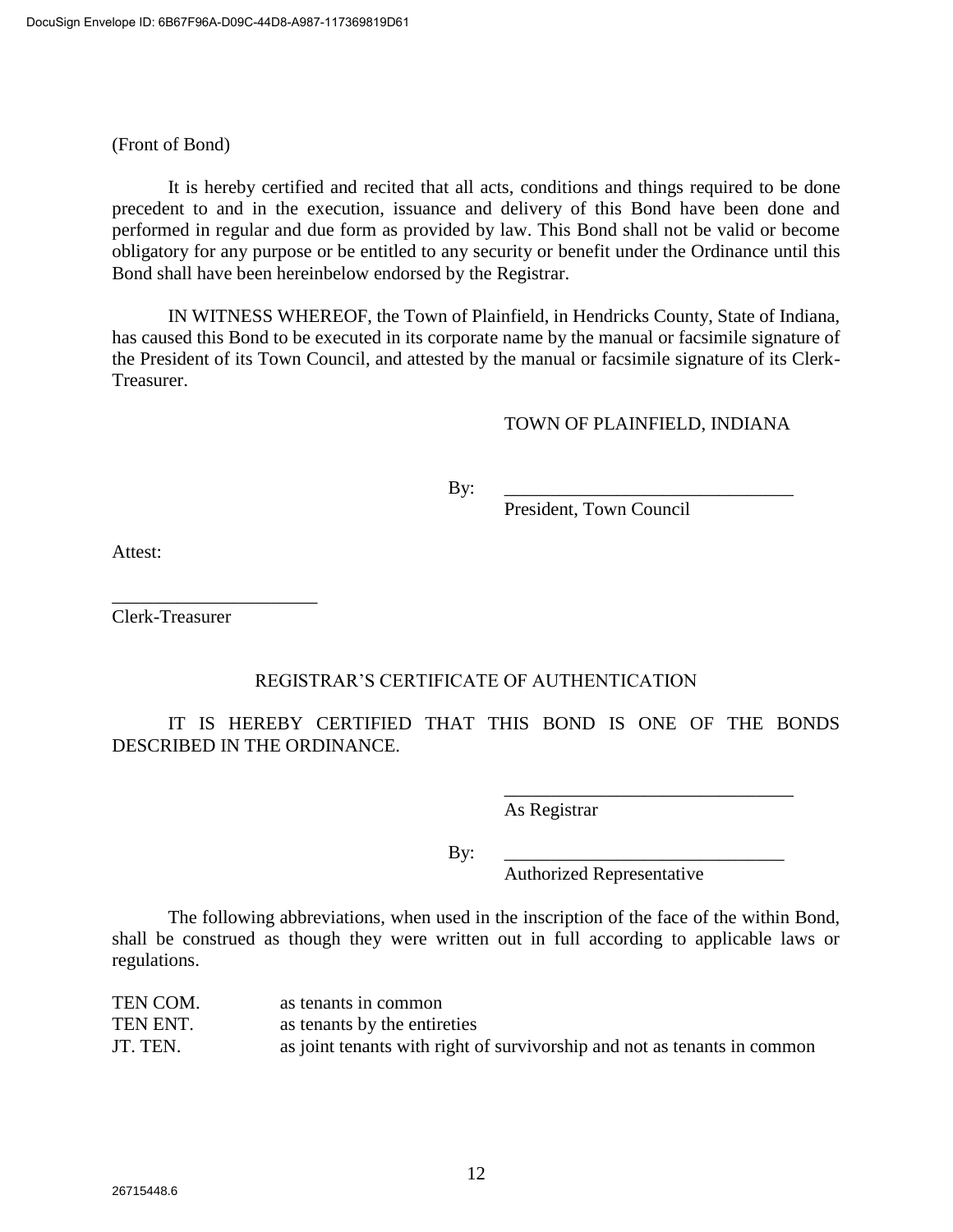UNIF GIFT MIN ACT. \_\_\_\_\_\_\_\_\_\_\_\_\_\_\_ Custodian\_\_\_\_\_\_\_\_\_\_\_\_\_\_\_\_\_\_\_\_\_\_\_

(Minor)

under Uniform Gifts to Minors

Act\_\_\_\_\_\_\_\_\_\_\_\_\_\_\_\_\_\_\_\_\_\_\_\_\_\_\_\_

(State)

Additional abbreviations may also be used that are not in the list above.

## ASSIGNMENT

\_\_\_\_\_\_\_\_\_\_\_\_\_\_\_\_\_\_\_\_\_\_\_\_\_\_\_\_\_\_\_\_\_\_\_\_\_\_\_\_\_\_\_\_\_\_\_\_\_\_\_\_\_\_\_\_\_\_\_\_\_\_\_\_\_\_\_\_\_\_\_\_\_\_\_\_\_\_ \_\_\_\_\_\_\_\_\_\_\_\_\_\_\_\_\_\_\_\_\_\_\_\_\_\_\_\_\_\_\_\_\_\_\_\_\_\_\_\_\_\_\_\_\_\_\_\_\_\_\_\_\_\_\_\_\_\_\_\_\_\_\_\_\_\_\_\_\_\_\_\_\_\_\_\_\_\_

For value received, the undersigned hereby sells and transfers unto

(Please print or Typewrite Name and Address of Transferee) the within Bond and all rights thereunder, and hereby irrevocably constitutes and appoints attorney to transfer the within Bond on the registration books of the Registrar with full power of substitution in the premises.

\_\_\_\_\_\_\_\_\_\_\_\_\_\_\_\_\_\_\_\_\_\_\_\_\_\_\_\_\_\_\_\_\_\_ \_\_\_\_\_\_\_\_\_\_\_\_\_\_\_\_\_\_\_\_\_\_\_\_\_\_\_\_\_\_\_

Signature Guaranteed:

NOTICE: Signature(s) must be Registered Owner (NOTICE: The guaranteed by a member firm of the signature above must correspond with New York Stock Exchange or a commercial the name of the Registered Owner as it bank or trust company appears on the front of Bond in every

particular without alteration or enlargement or any change whatsoever.)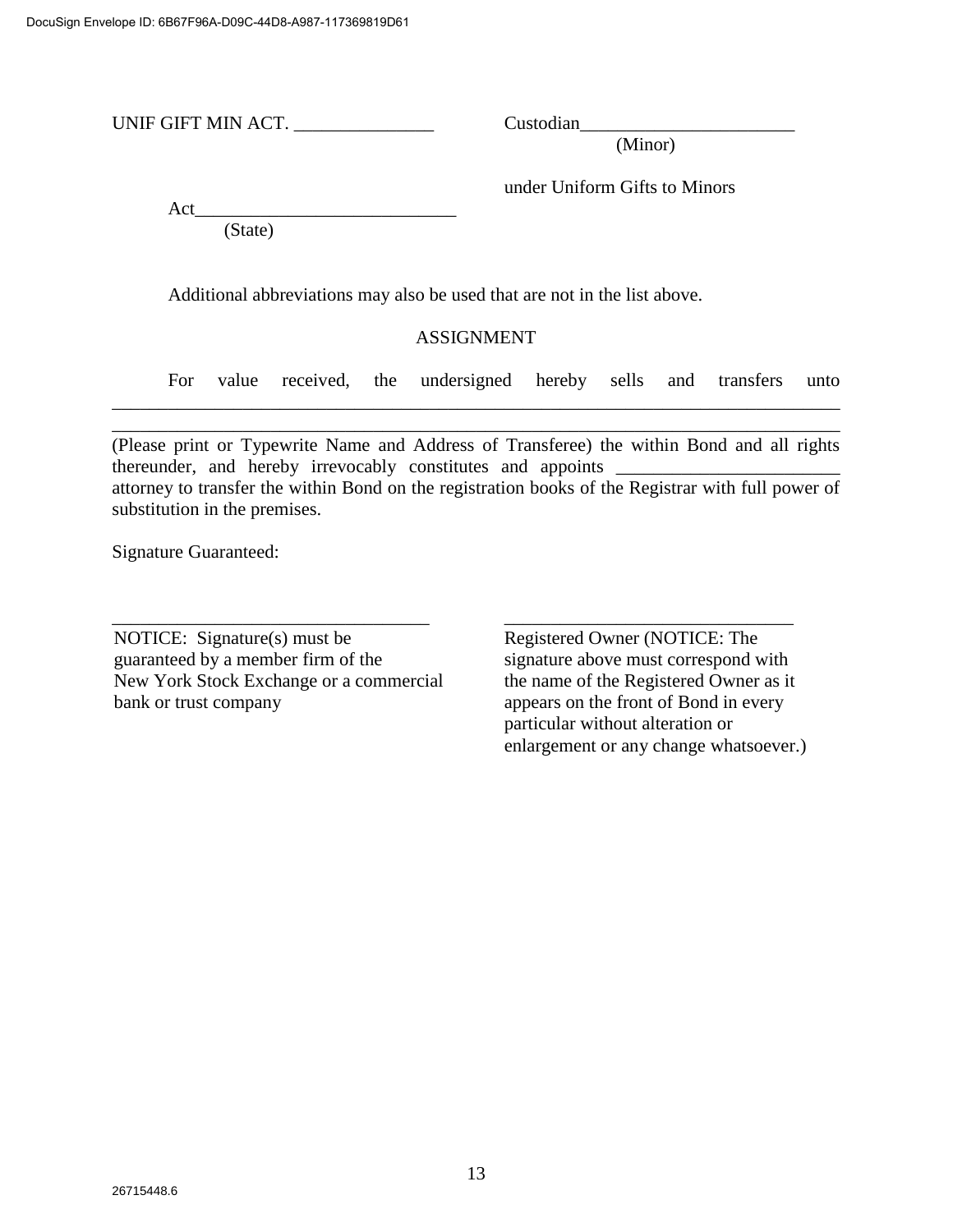Section 8. The Clerk-Treasurer is hereby authorized and directed to have the Bonds and the BANs prepared, and the President of the Town Council and the Clerk-Treasurer are hereby authorized and directed to execute the Bonds and the BANs in the form and manner herein provided. After the Bonds have been properly executed the Clerk-Treasurer shall be authorized to receive from the purchaser the full amount which the purchaser has agreed to pay therefor, which shall be not less than 98.0% of the face value of the Bonds and 98.0% of the face value of the BANs plus accrued interest, and to deliver the Bonds and the BANs to such purchaser. The Bonds herein authorized, when fully paid for and delivered to the purchaser, shall be binding special revenue obligations of the Town, payable out of the Net Revenues (as defined in Section 6 hereof) of the Town's sewage works to be set aside into the Sewage Works Sinking Fund, herein provided, and the proceeds derived from the sale of the Bonds shall be and are hereby set aside for application to the cost of construction of said improvements and extensions to the Town's sewage works hereinbefore referred to, refunding the BANs if issued, capitalized interest, funding a debt service reserve fund and the expenses necessarily incurred in connection therewith and on account or in connection with the issuances of the Bonds. The proper officers of the Town are hereby directed to do all acts and things which may be necessary to carry out the provisions of this ordinance.

Section 9. (a) Except as provided in Section 9(e) hereof, and applying only with respect to Bonds sold at competitive sale, prior to the competitive sale of the Bonds the Clerk-Treasurer shall cause to be published a notice of intent to sell in The Indianapolis Star, two (2) times, at least one (1) week apart, all in accordance with IC 5-1-11 and IC 5-3-1. Said notice, or a summary of the terms thereof, may also be published in a newspaper or financial journal published in the City of Indianapolis and the City of New York, New York, in the discretion of the Clerk-Treasurer. The Bond sale notice shall state the time and place of sale, the character and amount of the Bonds, the maximum rate of interest thereon, the maturities thereof, the purpose for which the Bonds are being issued, the terms and conditions upon which bids will be received and the sale made, and such other information as the Clerk-Treasurer and the attorneys employed by the Town shall deem advisable. Said notice shall provide, among other things, that each bid shall obligate the bidder to deliver a certified or cashier's check or Financial Surety Bond in the amount of one percent (1%) of the face amount of the Bonds to the Town within twenty-four (24) hours after the bidder receives notice that it is the successful bidder, to guarantee performance on the part of the successful bidder, and that in the event the successful bidder shall fail or refuse to accept delivery of the Bonds and pay for the same at the time fixed in the notice of sale, then said check or surety bond and the proceeds thereof shall become the property of the Town and shall be considered as its liquidated damages on account of such default.

In the event that the Clerk-Treasurer determines that less than all of the Bonds authorized by this Ordinance are required to accomplish the acquisition and construction of the Project, the Clerk-Treasurer's Certificate shall identify the Bonds to be delivered and the remainder, if any, shall not be issued and delivered.

All bids for the Bonds shall be sealed and shall be presented to the Clerk-Treasurer at his office. Bidders for Bonds shall be required to name the rate or rates of interest which the Bonds are to bear, not exceeding the maximum rate hereinbefore fixed. For any series of Bonds sold pursuant to this subsection (a), such interest rate or rates shall be in multiples of one-hundredth (1/100) of one percent (1%). Bids specifying more than one interest rate shall also specify the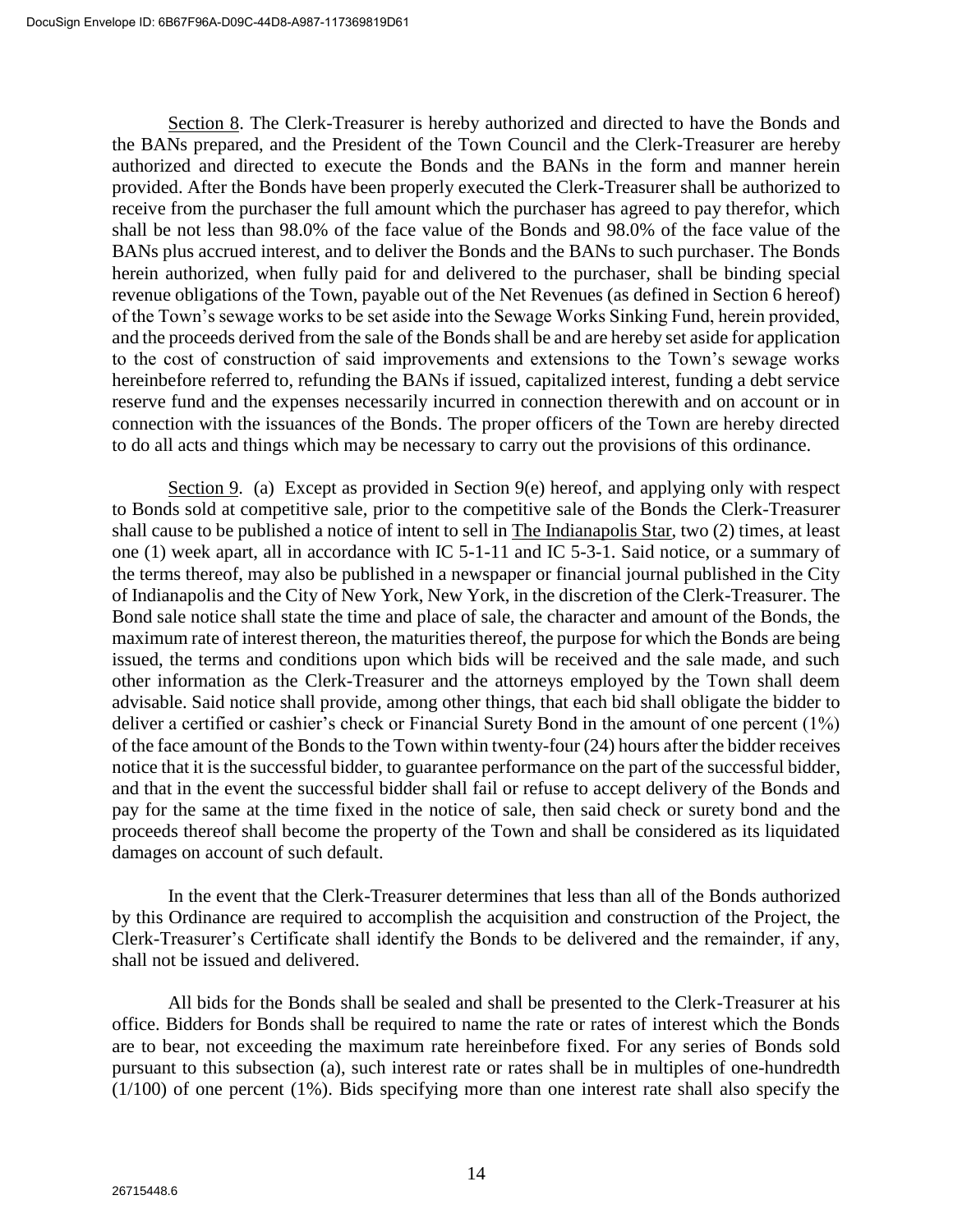amount and maturities of the Bonds bearing each rate, but all Bonds maturing on the same date shall bear the same single interest rate. The rate bid on a maturity shall be equal to or greater than the rate bid on the immediately preceding maturity. The Bonds shall be awarded by the Clerk-Treasurer to the highest qualified bidder who has submitted his bid in accordance with the terms of this Ordinance and the notice of sale. The highest bidder will be the one who offers the lowest net interest cost to the Town to be determined by computing the total interest on all of the Bonds to their maturities and deducting therefrom the premium bid (or adding the discount bid), if any. No bid for less than ninety-eight percent (98.0%) of the par value of said Bonds, including accrued interest to the date of delivery, shall be considered. The right to reject any and all bids shall be reserved. In the event an acceptable bid is not received on the date fixed in the notice, the Clerk-Treasurer shall be authorized to continue the sale from day to day for a period not to exceed thirty (30) days without readvertisement, but during such continuation no bid shall be accepted which is lower than the highest bid offered at the advertised sale.

(b) The Town, having satisfied all the statutory requirements for the issuance of the Bonds, may elect to issue its BAN or BANs to a financial institution, a private investor upon execution of a satisfactory investment letter, the Indiana Bond Bank, or the State pursuant to the Bond Anticipation Note Agreement, to be entered into between the Town and the purchaser of the BANs. The Town Council hereby authorizes the issuance and execution of the BAN or the BANs in lieu of initially issuing Bonds to provide interim construction financing for the Project until permanent financing becomes available. It shall not be necessary for the Town to repeat the procedures for the issuance of its Bonds, as the procedures followed before the issuance of the BAN or the BANs are for all purposes sufficient to authorize the issuance of the Bonds and the use of the proceeds to repay the BAN or the BANs. The President and the Clerk-Treasurer are hereby authorized and directed to execute the Bond Anticipation Note Agreement in such form or substance as they shall approve acting upon the advice of counsel. The President and Clerk-Treasurer may also take such other action or deliver such other certificates as are necessary or desirable in connection with the issuance of the BANs or the Bonds and the other documents needed for the financing as they deem necessary or desirable in connection therewith.

(c) Prior to the delivery of the Bonds the Clerk-Treasurer shall be authorized to obtain legal opinions as the validity of the Bonds and the BANs from Taft Stettinius & Hollister LLP, acting as bond counsel for the Town, and to furnish such opinions to the purchasers of each series of the Bonds or to the purchasers of the BANs. The fees of such bond counsel shall be considered as a part of the cost of the Project on account of which the Bonds and the BANs are issued, and shall be paid out of the proceeds of the Bonds and the BANs.

(d) Prior to the delivery of the Bonds and the BANs, the Clerk-Treasurer, subject to the direction of the Town Council, shall be authorized to investigate, negotiate and obtain bond insurance, other forms of credit enhancement and/or credit ratings on the Bonds and the BANs. The costs of obtaining any such insurance, other credit enhancement and/or credit ratings, together with bond counsel's fee in preparing and delivering opinions and in the performance of related services in connection with the issuance, sale and delivery of the Bonds and the BANs, shall be considered as a part of the cost of the Project and shall be paid out of the proceeds of the Bonds and the BANs, respectively.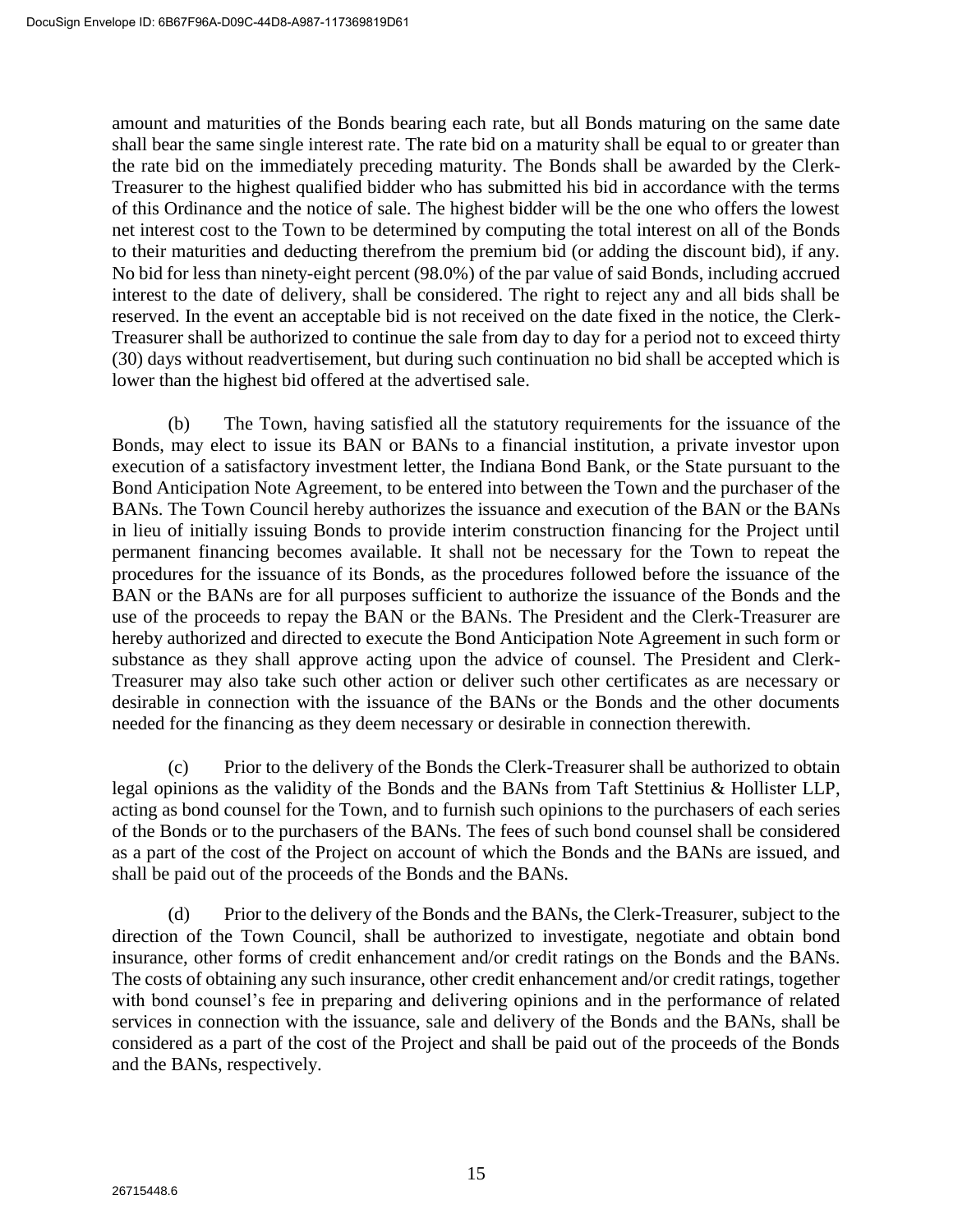(e) Any series of the Bonds may, in the discretion of the Clerk-Treasurer, based upon the advice of the Town's municipal advisor, be sold to the Authority pursuant to a Financial Assistance Agreement to be approved by the Town Council President and the Clerk-Treasurer.

Section 10. (a) The accrued interest and premium, if any, received at the time of the delivery of the Bonds, if any, shall be deposited in the Sewage Works Sinking Fund heretofore created by Ordinance No. 4-52, adopted on July 7, 1952. Subject to Section 11 hereof, an amount from the proceeds of the sale of the Bonds necessary to fund the Debt Service Reserve Account in the amount of the Reserve Requirement allocable to the Bonds shall be deposited in the Debt Service Reserve Account. The remaining BAN proceeds and remaining proceeds from the sale of the Bonds (to the extent not used to refund the BANs) shall be deposited in a bank or banks which are legally designated depositories for the funds of the Town, in a special account or accounts to be designated as "Town of Plainfield, Indiana Sewage Works Construction Account - 2020". All funds deposited to the credit of said Sewage Works Sinking Fund or Sewage Works Construction Account shall be deposited, held and secured or invested in accordance with the laws of the State of Indiana relating to the depositing, holding and securing or investing of public funds. The funds in said special construction account or accounts shall be expended only for the purpose of paying the cost of the improvements and extensions to the works, as provided in the Act, or as otherwise required by said Act. Any balance or balances remaining unexpended in such special account or accounts after completion of the Project, which are not required to meet unpaid obligations incurred in connection with the Project, shall be paid into the Sewage Works Sinking Fund and shall be used solely for the purposes of said fund or be used for the same purpose or type of project for which the Bonds were originally issued, all in accordance with I.C. 5-1-13, as amended and supplemented.

Subject to the approval of the Town Council, the Clerk-Treasurer shall be authorized to invest such portion of the funds in said construction account as shall not be required for immediate use, provided that no such investment shall be made at a cost in excess of the par value of the securities purchased, and that none of the funds shall be invested in any securities the maturity date of which is later than the time when such funds are required to be available for the purposes thereof or at the time when such funds will be required for use cannot be determined, such investments shall be made only in securities having a maturity date of one (1) year or less from the date of purchase. Such investments shall be made in strict accordance with the provisions of the Indiana Code and any interest or other accretions derived from any such investments shall become a part of the funds invested. In conformity with the provisions of the governing statutes, the owners of the Bonds shall be entitled to a lien on the proceeds of the Bonds until the same are applied on the Project or refunding on account which the Bonds were issued.

The Town further covenants with the owners of the Bonds that it will not invest the proceeds from the sale of the Bonds in any manner that would cause the Bonds to be or become "arbitrage" Bonds pursuant to the provisions of the Internal Revenue Code of 1986, as amended and in effect on the issue date of the Bonds (the "Code"). In support of the foregoing covenant, the President of the Town Council and/or the Clerk-Treasurer are hereby authorized to execute and deliver such agreements (including agreements to rebate to the United States of America excess investment earnings) and certifications as may be required to evidence compliance with Section 148 of the Code, or successor provisions of the law, and any applicable regulations hereafter proposed or promulgated thereunder.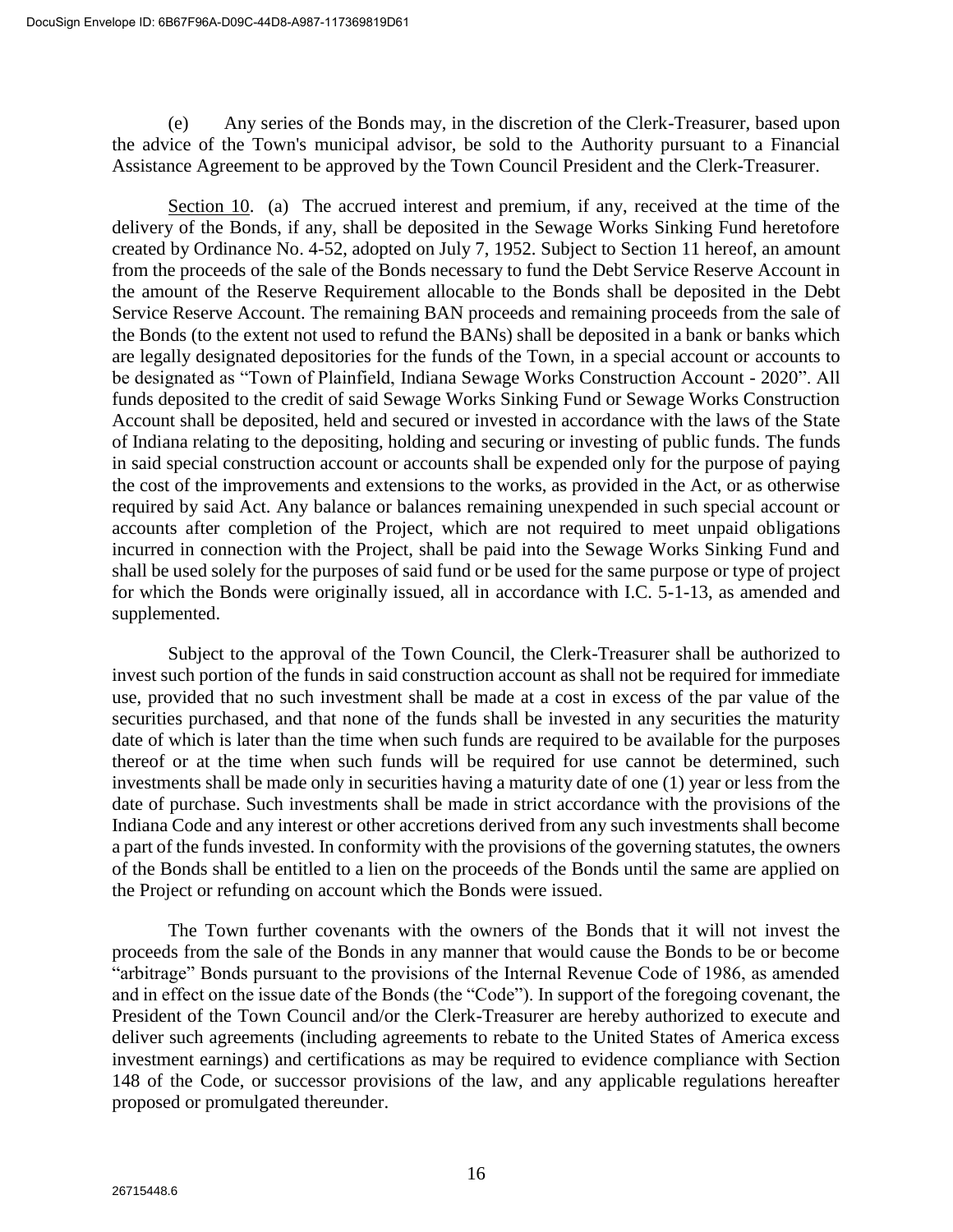In addition, the Town covenants that, to the extent lawfully possible and necessary to preserve the federal tax-exempt status of interest on the Bonds, it will comply with (1) the terms of any "tax certificate" which it may deliver concurrently with the issuance and delivery of the Bonds and (ii) any restrictions placed upon the use and investment of the proceeds of the Bonds by virtue of any federal laws enacted subsequent to the date of issuance and delivery of the Bonds, but made effective retroactively to such date.

The premium, if any, received at the time of the delivery of the Refunding Bonds shall be deposited in the Sinking Fund. A portion of the proceeds of the Refunding Bonds, or funds currently on hand in a Debt Service Reserve Account for the 2009 Bonds or the 2017 Bonds, shall be deposited into the Debt Service Reserve Account, if necessary. The remaining proceeds from the sale of the Refunding Bonds shall be deposited in a bank or banks which are legally designated depositories for the funds of the Town, in a special account or accounts to be designated as "Town of Plainfield, Indiana, 2020 Escrow Account". All funds deposited to the credit of the Sinking Fund or the Escrow Account shall be deposited, held, secured or invested in accordance with the laws of the State relating to the depositing, holding, securing or investing of public funds, including particularly INDIANA CODE 5-13, INDIANA CODE 4-4-11, INDIANA CODE 13-18-13, and INDIANA CODE 13-18-21, and the acts amendatory thereof and supplemental thereto. The funds in the Escrow Account shall be expended only for the purpose of paying the costs of issuance of the Refunding Bonds, the cost of the Refunding, or as otherwise required by the Act. Any proceeds held in the Escrow Account after the Refunding and payment of costs of issuance shall be transferred to the Sinking Fund to pay debt service on the Refunding Bonds.

So long as any of the Prior Bonds, the BANs or the Bonds are outstanding, the Town shall not mortgage, pledge, sell, transfer, lease or otherwise encumber the sewage works, or any portion thereof, or any interest therein, except only such machinery, equipment or other property as may be replaced, or shall no longer be necessary for use in connection with said utility, provided that, so long as the Bonds are outstanding and owned by the Authority, the Town shall obtain the prior written consent of the Authority.

So long as any of the Prior Bonds and/or the Bonds are outstanding and owned by the Authority, the Town shall not without the prior written consent of the Authority: (i) enter into any lease, contract or agreement or incur any other liabilities in connection with the sewage works other than for normal operating expenditures, or (ii) borrow any money (including without limitation any loan from other utilities operated by the Town) in connection with the sewage works.

Section 11. The Sewage Works Sinking Fund, created for the payment of the Sewage Works Revenue Bonds is hereby designated and constituted as the special fund for the payment of the interest on and principal of the Bonds, the BANs as well as the Prior Bonds and the Parity Bonds (as defined below) and the payment of any fiscal agency charges in connection with the payment of interest on and principal of such Parity Bonds.

The Sewage Works Sinking Fund shall be divided for record-keeping purposes into six (6) separate accounts known as the "2009 Bonds Account", the "2011 Bonds Account", the "2012 Bonds Account", the "2015 Bonds Account", the "2017 Bonds Account" and the "2020 Bonds" Account", however, monies in said fund may be commingled for the purpose of investment and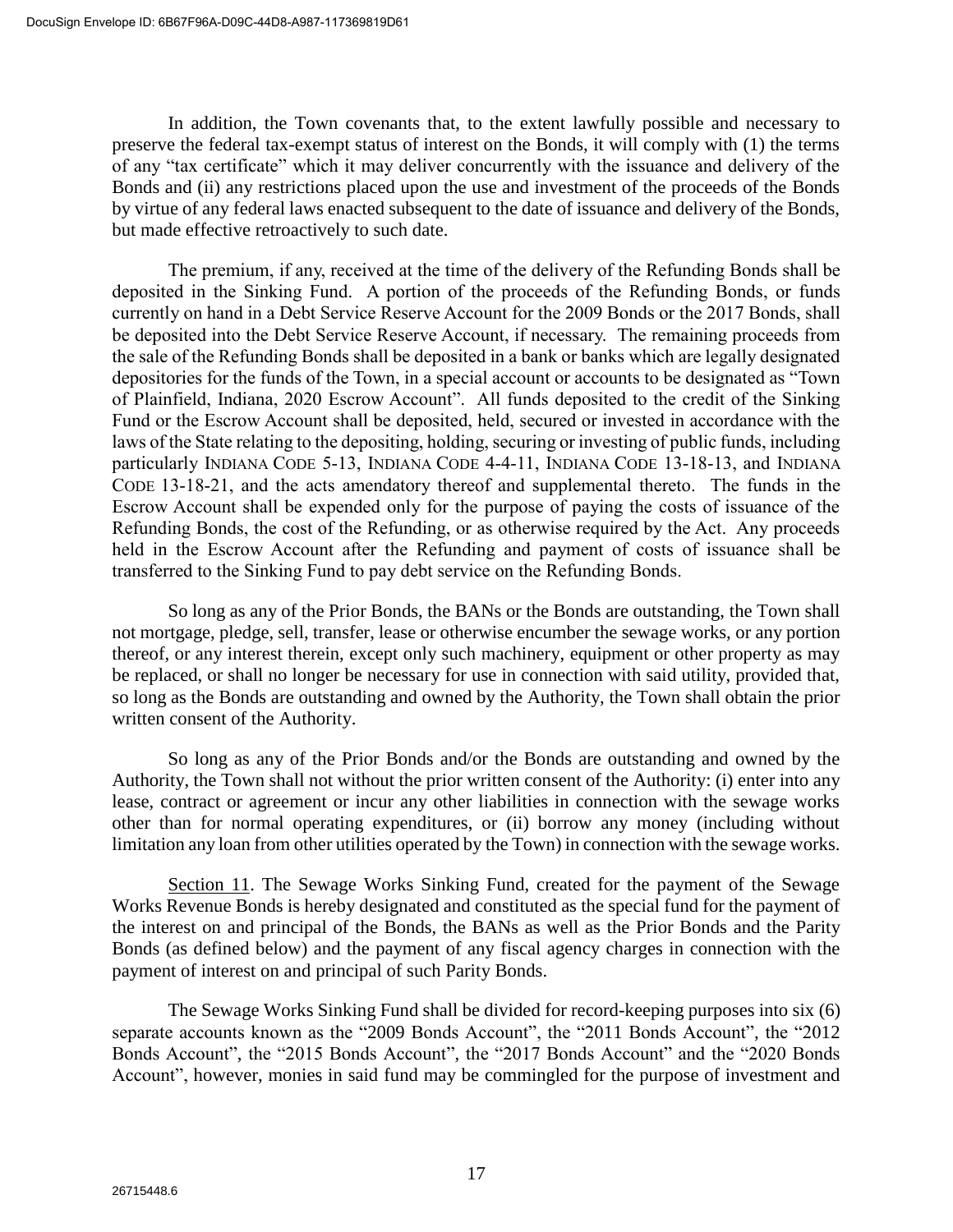earnings on said fund shall be allocable to each account therein pro rata in accordance with the outstanding principal amount of the Prior Bonds and the Bonds, respectively.

The Sewage Works Sinking Fund shall be continued until (i) all of the Prior Bonds, (ii) all Bonds issued under this Ordinance and (iii) all Parity Bonds, if any, are no longer deemed outstanding. There shall be set aside and paid into said Sewage Works Sinking Fund monthly, as available, a sufficient amount of the Net Revenues of said sewage works for the payment of (a) one-sixth (1/6) of the next installment of interest due on the Prior Bonds, the Bonds and any Parity Bonds, (b) one-twelfth (1/12) of the next installment of principal due on the Prior Bonds, the Bonds and any Parity Bonds through January 1, 2036, and one-sixth (1/6) of the next installment of principal due on the Prior Bonds, the Bonds and any Parity Bonds after January 1, 2036, (c) the necessary fiscal agency charges for paying principal of and interest on the Prior Bonds, the Bonds and any Parity Bonds and (d) an additional amount as a margin of safety and for the payment of premiums upon the Prior Bonds, the Bonds and any Parity Bonds redeemed by call or purchase which margin, together with any unused surplus of such margin carried forward from the preceding year shall equal not less than ten percent (10%) of all other amounts so required to be paid into the Sewage Works Sinking Fund. Notwithstanding anything contained herein to the contrary, at such time as the Prior Bonds have been redeemed, refunded or defeased in whole, subsection (d) shall no longer apply. The Debt Service Reserve Account has been previously created by Ordinance No. 31-2009 of the Town and such account creates a reserve for the Bonds and all Parity Bonds. Monthly deposits of Net Revenues or other funds on hand shall be made in the Debt Service Reserve Account until the balance therein shall equal the maximum annual debt service on the Parity Bonds secured by the Debt Service Reserve Account (the "Reserve Requirement"). However, in the event the 2009B Bonds and the 2011 Bonds, or any other Parity Bonds, are no longer outstanding or no longer owned by the "Authority" (as defined in the "2011 Ordinance"), the Reserve Requirement shall thereafter equal, but not exceed, the lesser of (i) the maximum annual debt service on the Parity Bonds secured by the Debt Service Reserve Account, (ii) 125% of average annual debt service on the Parity Bonds secured by the Debt Service Reserve Account or (iii) 10% of the proceeds of the Parity Bonds secured by the Debt Service Reserve Account. If the initial deposit into the Debt Service Reserve Account does not cause the balance therein to equal the Reserve Requirement, or if no deposit is made, an amount of Net Revenues shall be credited to the Debt Service Reserve Account on the last day of each calendar month until the balance therein equals the Reserve Requirement. The monthly deposits shall be equal in amount and sufficient to accumulate the Reserve Requirement within five (5) years of the date the Bonds are issued. The Debt Service Reserve Account shall constitute the margin for safety and protection against default in the payment of principal of and interest on the Parity Bonds secured by the Debt Service Reserve Account, and the moneys in the Debt Service Reserve Account shall be used to pay current principal and interest on outstanding Parity Bonds secured by the Debt Service Reserve Account to the extent that moneys in the Bond and Interest Account are insufficient for that purpose. After being fully funded, any deficiency in the balance maintained in the Debt Service Reserve Account shall be made up from the next available Net Revenues remaining after credits into the Bond and Interest Account. Any interest earnings that accumulate in excess of the Reserve Requirement shall be treated as revenues of the sewage works. The Reserve Requirement may also be funded in whole or in part at any time from available cash on hand and also may be satisfied with cash, a qualified Surety Bond or a combination thereof. To the extent that cash is held in the Debt Service Reserve Account, the cash shall be completely drawn down before any demand is made on the Surety Bond.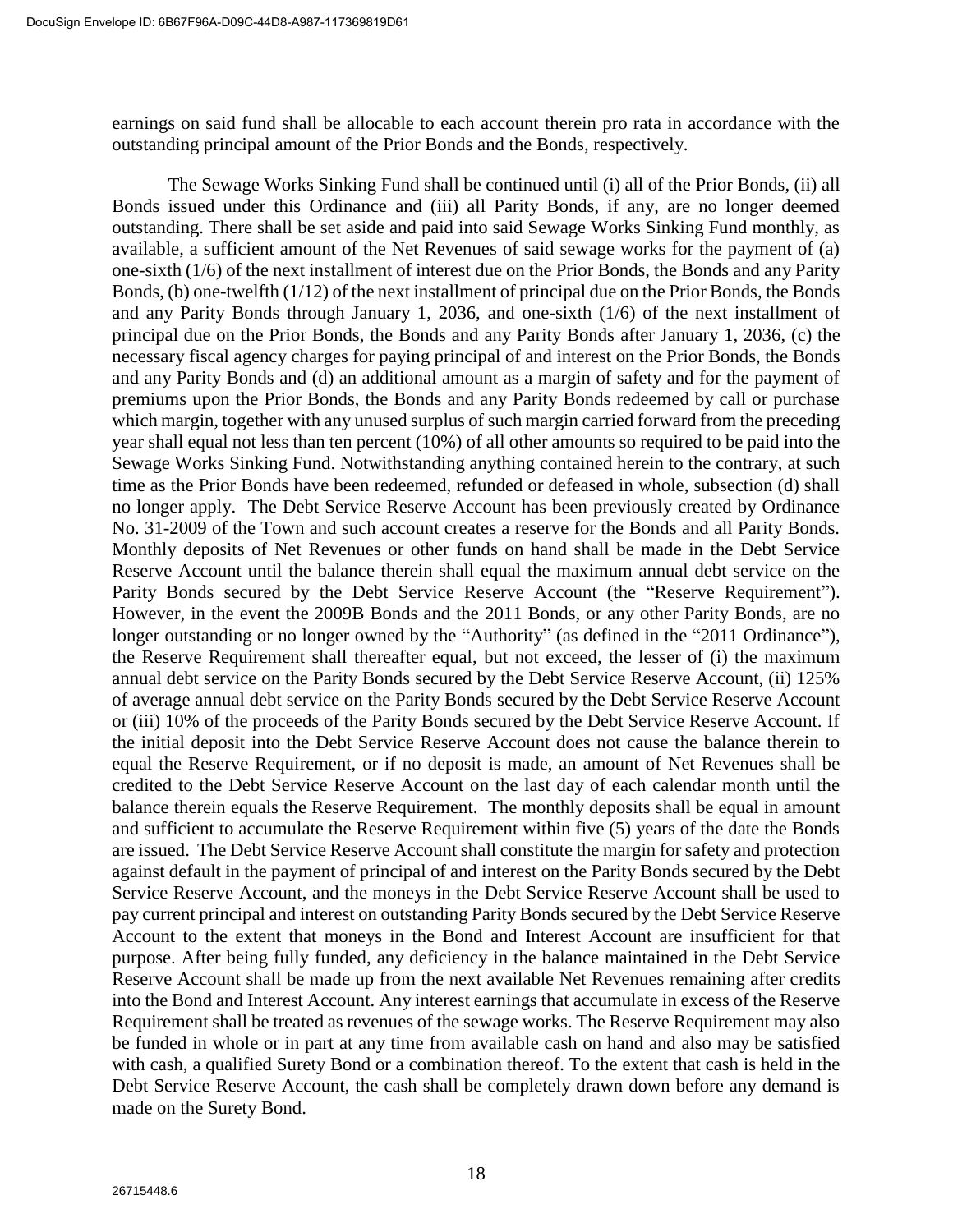The Town Council has determined, based upon the advice of its financial advisor, that the Debt Service Reserve Account is reasonably required and that the Reserve Requirement is no larger than necessary to market the Bonds.

In addition, the Town covenants that, to the extent lawfully possible and necessary to preserve the federal tax-exempt status of interest on the Bonds, it will comply with (i) the terms of any "tax compliance certificate" which it may deliver concurrently with the issuance and delivery of the Bonds and (ii) any restrictions placed upon the use and investment of the proceeds of the Bonds by virtue of any federal laws enacted subsequent to the date of issuance and delivery of the bonds, but made retroactively effective to such Bonds.

Except as provided herein, in no event shall any part of the Sewage Works Sinking Fund be used in calling any Prior Bonds, Bonds or Parity Bonds for redemption prior to maturity.

Section 12. All revenues received on account of the sewage works shall be segregated and kept in a special fund separate and apart from all other funds of the Town. The Town shall keep proper books of record and account, in which complete and correct entries shall be made showing all revenues collected from said works and deposited in said fund, and all disbursements made therefrom on account of the operation of the works, or to meet the requirements of the Sewage Works Sinking Fund, also all other financial transactions relating to said works, including the amounts set aside or credited to the Sewage Works Construction Account, and the cash balances in each of the funds as of the close of the preceding fiscal year. Any owner or owners of the Bonds then outstanding shall have the right at all reasonable times to inspect the works and all records, deposits and data of the Town relating thereto may be made by representatives duly authorized by written instrument.

An Operation and Maintenance Fund has been created by the Prior Ordinance. On the last day of each calendar month, revenues of the sewage works shall be transferred from the Revenue Fund to the Operation and Maintenance Fund. The balance maintained in this Operation and Maintenance Fund shall be sufficient to pay the expenses of operation, repair and maintenance for the then next two succeeding calendar months. The moneys credited to this Fund shall be used for the payment of the reasonable and proper operation, repair and maintenance expenses of the sewage works on a day to day basis, but none of the moneys in such Operation and Maintenance Fund shall be used for depreciation, replacements, improvements, extensions, additions or payments in lieu of taxes. Any moneys in excess of the expected expenses of operation, repair and maintenance for the next succeeding month in said Fund may be transferred to the Sewage Works Sinking Fund if necessary to prevent a default in the payment of principal of or interest on the outstanding Parity Bonds.

After meeting the requirements of the preceding paragraph and Sections 11, any excess Net Revenues shall be transferred or credited from the Revenue Fund to a fund created by the Prior Ordinance and designated the "Sewage Works Improvement Fund". Any other moneys of the sewage works not otherwise deposited pursuant to the terms of this ordinance shall be transferred to the Sewage Works Improvement Fund and used for sewage works capital improvements or for any other lawful purpose. In the event all required payments in the Operation and Maintenance Fund and the Sewage Works Sinking Fund have been met to date, then any excess Net revenues may be transferred or credited to the Sewage Works Improvement Fund and such Fund shall be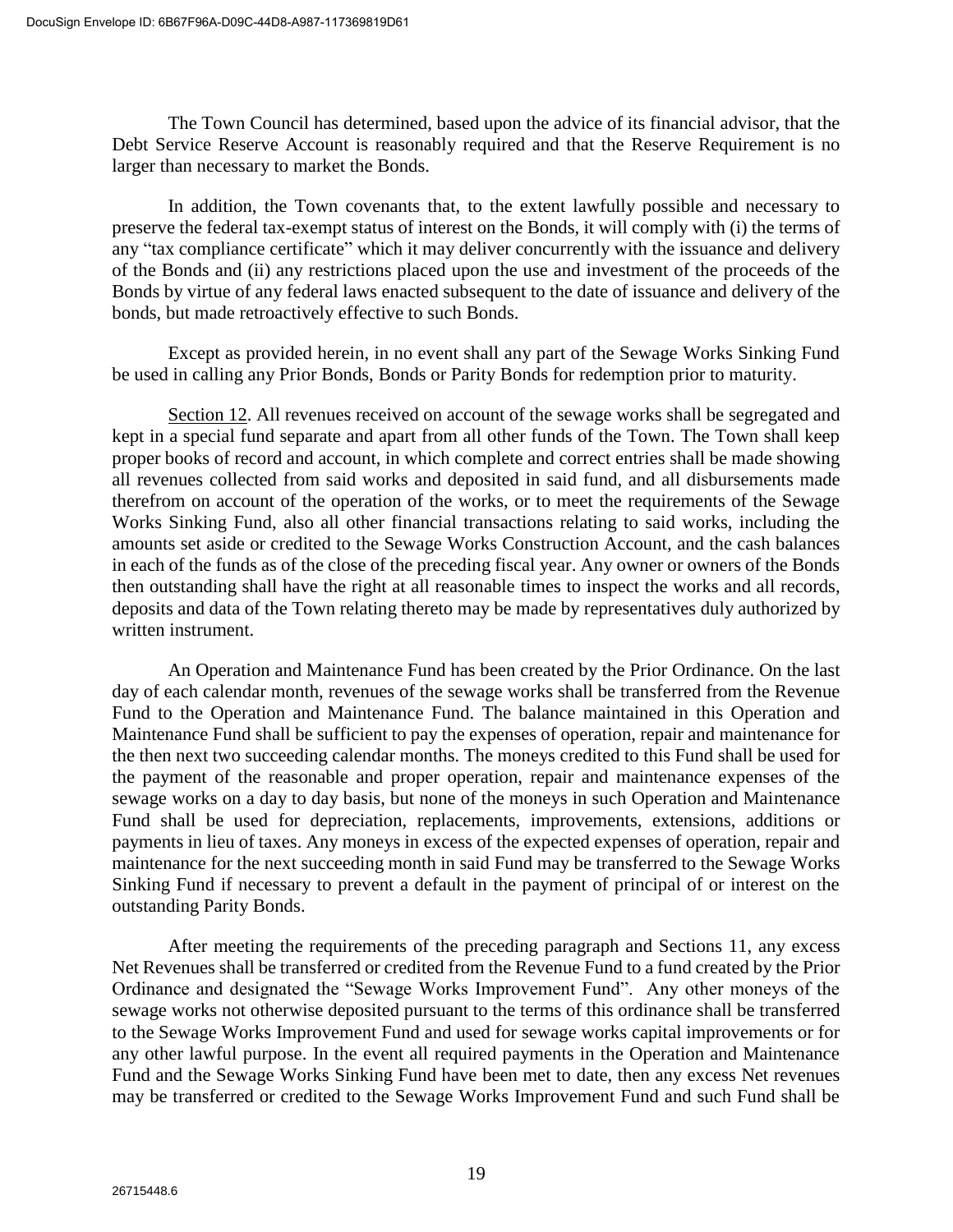used for improvements, replacements, additions, and extensions to the sewage works or for any other lawful purpose. Moneys in the Sewage Works Improvement Fund shall be transferred to the Sewage Works Sinking Fund if necessary to prevent a default in the payment of principal of and interest on the Parity Bonds or, if necessary, to eliminate any deficiencies in, credits to or minimum balance in the Debt Service Reserve Account of the Sewage Works Sinking Fund (other than deficiencies caused during a time of permitted build-up in the Debt Service Reserve Account following the issuance of Parity Bonds), or may be transferred to the Operation and Maintenance Fund to meet unforeseen contingencies in the operation, repair and maintenance of the sewage works.

Section 13. The Town shall, by Ordinance of the Town Council, maintain just and equitable rates or charges for the use of and the services rendered by said works, to be paid by the owner of each and every lot, parcel of real estate or building that is connected with and uses said sewage works by or through any part of the sewage system of the Town, or that in any way uses or is served by such works. Such rates or charges shall be sufficient in each year for the payment of the proper and reasonable expenses of operation, repair and maintenance of the works, for depreciation, and for the payment of the sums required to be paid into the Sewage Works Sinking Fund by the Act. Such rates or charges shall, if necessary, be changed and readjusted from time to time so that the revenues therefrom shall always be sufficient to meet the expenses of operation, repair and maintenance, and depreciation, and the requirements of the Sewage Works Sinking Fund. The rates or charges so established shall apply to any and all use of such works by, and service rendered to, the Town and all departments thereof, and shall be paid by the Town or the various departments thereof as the charges accrue. The Town Council has adopted Ordinance No. 25-2019 adopted by the Town Council on November 25, 2019 which contains the fees for the several classes of users or property to be served and which ordinance is incorporated herein by reference and constitutes an estimate of the fees as required to be made by the Town Council.

Section 14. The Town reserves the right to authorize and issue additional BANs at any time ranking on a parity with the BANs. The Town reserves the right to authorize and issue additional Bonds, payable out of the revenues of its sewage works, ranking on a parity with the Prior Bonds and the Bonds (the "Parity Bonds") for the purpose of financing the cost of future additions, extensions and improvements to the sewage works, or for the purpose of refunding Sewage Works Revenue Bonds, subject to the following conditions:

(a) The interest on and principal of all Prior Bonds and the Bonds shall have been paid to date in accordance with the terms thereof.

(b) The Net Revenue of the sewage works in the fiscal year immediately preceding the issuance of any such Parity Bonds shall be not less than one hundred twenty-five percent (125%) of the maximum annual interest and principal requirements of the then outstanding Prior Bonds and Bonds, and the Parity Bonds proposed to be issued; or, prior to the issuance of said Parity Bonds, the sewage rates and charges shall be increased sufficiently so that said increased rates and charges applied to the previous fiscal year's operations would have produced net revenues for said year equal to not less than one hundred twenty-five percent (125%) of the maximum annual interest and principal requirements of the then outstanding Prior Bonds and Bonds, and the Parity Bonds proposed to be issued. If the Parity Bonds proposed to be issued are to refund outstanding bonds, the net revenues test in this subsection shall be applied only to the maximum annual interest and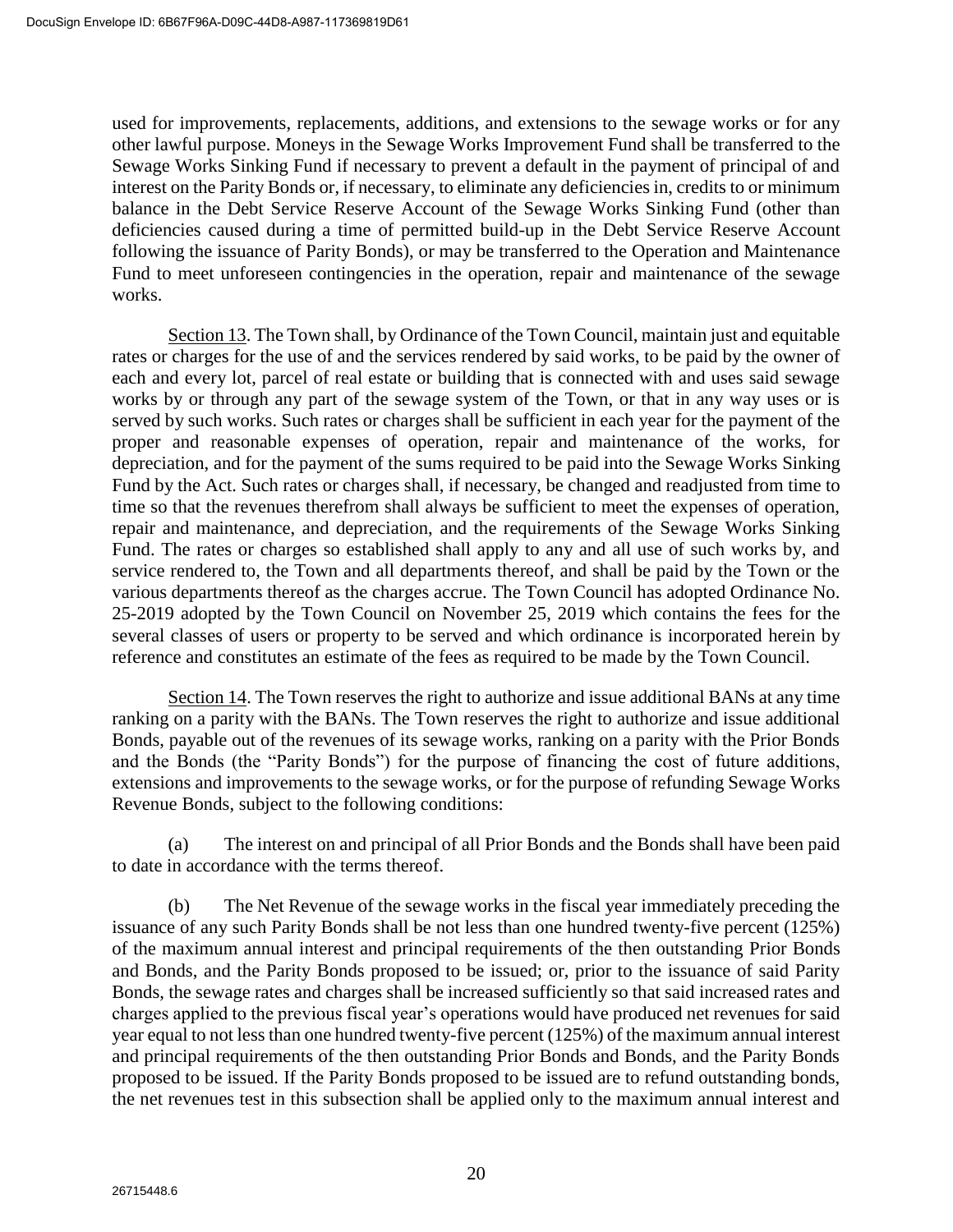principal requirements of refunding Parity Bonds and any other outstanding bonds not refunded. The records of the sewage works shall be analyzed and all showings shall be prepared by a certified public accountant employed by the Town for that purpose.

(c) The principal of the Parity Bonds shall be payable annually on January 1 through January 1, 2036 and semiannually thereafter on July 1 and January 1 of each year, and the interest semi-annually on January 1 and July 1 of the years in which principal and interest are payable.

(d) All required deposits in the Sewage Works Sinking Fund required by this Ordinance have been made. The Reserve Requirement shall be satisfied for the additional bonds either at the time of delivery of the additional Bonds or over a five year or shorter period, in a manner which is commensurate with the requirements established in Section 11 of this Ordinance.

(e) For so long as any outstanding Bonds are owned by the Authority through its SRF Program (defined below), the Town: (i) obtains the consent of the Authority; (ii) the Town has faithfully performed and is in compliance with each of its obligations, agreements and covenants contained in the Financial Assistance Agreement and the ordinance authorizing any outstanding Bonds owned by the Authority through its SRF Program; and (iii) the Town is in compliance with its National Pollutant Discharge Elimination System permits, except for non-compliance for which purpose the additional bonds are issued, including refunding bonds issued prior to, but part of the overall plan to eliminate such non-compliance.

Section 15. For the purpose of further safeguarding the interests of the owners of the Bonds and BANs, it is specifically provided as follows:

(a) All Contracts let by the Town in connection with the construction of the Project shall be let after due advertisement as required by laws of the State of Indiana, and all contractors shall be required to furnish Surety Bonds in an amount equal to one hundred percent (100%) of the amount of such contracts, to insure the completion of said contracts in accordance with their terms, and such contractors shall also be required to carry such employers, liability and public liability insurance as are required under the laws of the State of Indiana in the case of public contracts, and shall be governed in all respects by the laws of the State of Indiana relating to public contracts.

(b) The works shall be constructed under the supervision and subject to the approval of such competent engineers as shall be designated by the Town Council. All estimates for work done or material furnished shall first be checked by the engineers and approved by the Town Council.

(c) The Town shall at all times maintain its sewage works in good condition and operate the same in an efficient manner and at a reasonable cost.

(d) So long as any of the Bonds and the BANs are outstanding, the Town shall maintain insurance on the insurable parts of said works of a kind and in an amount such as would normally be carried by private companies engaged in a similar type of business. All insurance shall be placed with responsible insurance companies qualified to do business under the laws of the State of Indiana. Insurance proceeds shall be used in replacing or repairing the property destroyed or damaged; or if not used for that purpose shall be treated and applied as Net Revenues of the works.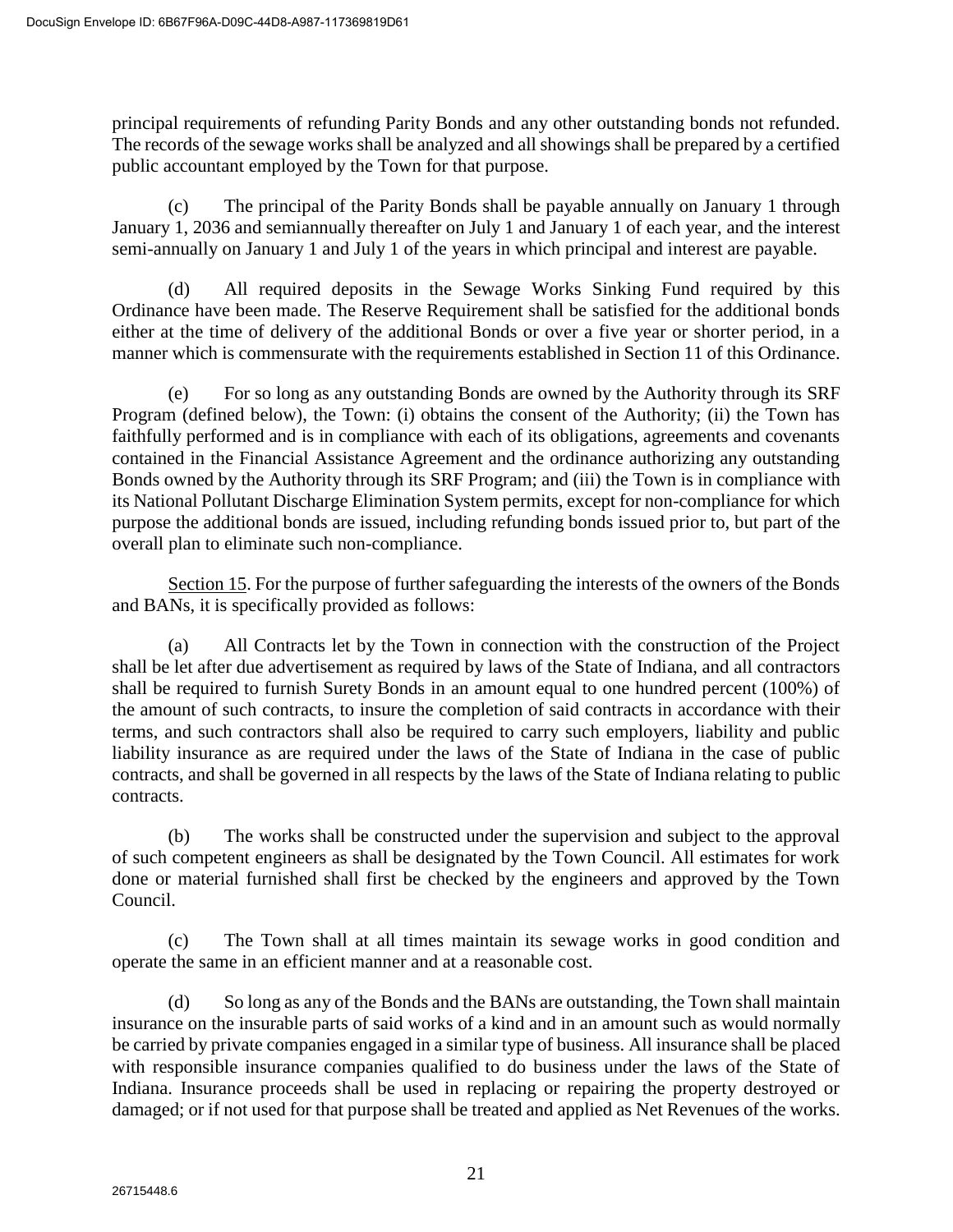(e) So long as any of the Bonds and the BANs are outstanding, the Town shall not mortgage, pledge or otherwise encumber such works, or any part thereof, nor shall it sell, lease or otherwise dispose of any portion thereof except replaced equipment which may become worn or obsolete or other property not required for the proper construction and maintenance of the works.

(f) Except as otherwise provided in Section 14 of this Ordinance, no additional Bonds or other obligations pledging any portion of the revenues of said sewage works shall be authorized, executed or issued by the Town except such as shall be made subordinate and junior in all respects to the Bonds.

(g) The Town shall take all actions or proceedings necessary and proper to require connection of all property where liquid and solid waste, sewage, night soil, or industrial waste is produced, with available sanitary sewers. The Town shall, insofar as possible, cause all such sanitary sewers to be connected with said sewage works.

(h) The provisions of this Ordinance shall constitute a contract by and between the Town and the owners of the Bonds and the BANs, and after the issuance of the Bonds and the BANs this Ordinance shall not be repealed or amended in any respect which will adversely affect the rights of the owners of the Bonds and the BANs, nor shall the Town Council or other body of the Town adopt any law, ordinance or resolution which in any way adversely affects the rights of such owners so long as any of the Bonds or the BANs or the interest thereon remain unpaid. Except for the changes set forth in Section 18 (a) - (g), this Ordinance may be amended, however, without the consent of Bond or the BAN owners, if the Town Council determines, in its sole discretion, that such amendment would not adversely affect the owners of the Bonds or the BANs.

(i) The provisions of this Ordinance shall be construed to create a trust in the proceeds of the sale of the Bonds and the BANs for the uses and purposes herein set forth and the owners of the Bonds and the BANs shall retain a lien on such proceeds until the same are applied in accordance with the provisions of this Ordinance and of the Act. The provisions of this Ordinance shall also be construed to create a trust in the portion of the Net Revenues herein directed to be set apart and paid into the Sewage Works Sinking Fund for the uses and purposes of said fund as in this Ordinance set forth. The owners of the Bonds shall have all of the rights and remedies provided for in the Act, including the right to have a receiver appointed to administer said sewage works, in the event of default in the payment of the principal of or interest on any of the Bonds for a period of thirty (30) days, or in the event of default in respect to any of the provisions of this Ordinance or the Act.

Section 16. In order to preserve the exclusion of interest on the Bonds and the BANs from gross income for federal income tax purposes under Section 103 of the Code and as an inducement to purchasers of the Bonds, the Town represents, covenants and agrees that:

(a) No person or entity, other than the Town or another state or local governmental unit, will use more than 10% of the proceeds of the Bonds or the BANs or property financed by more than 10% of the Bond or the BAN proceeds other than as a member of the general public. No person or entity other than the Town or another state or local governmental unit will own property financed by more than 10% of the Bond or the BAN proceeds or will have actual or beneficial use of such property pursuant to a lease, a management or incentive payment contract,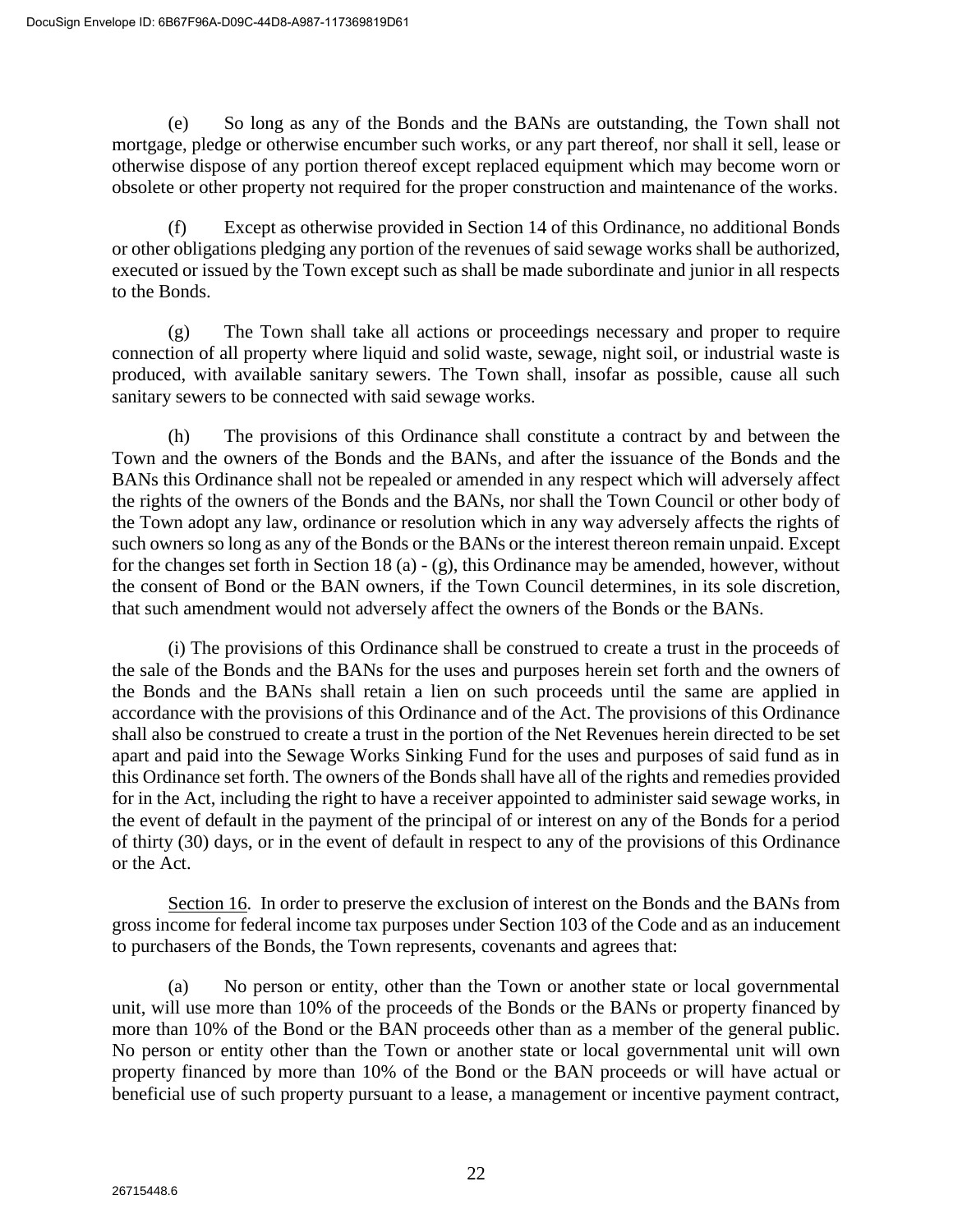an arrangement such as take-or-pay or output contract or any other type of arrangement that differentiates that person's or entity's use of such property from the use of the public at large.

(b) No Bond or BAN proceeds will be loaned to any entity or person other than another state or local governmental unit. No Bond or BAN proceeds will be transferred, directly or indirectly, or deemed transferred to a nongovernmental person in any manner that would in substance constitute a loan of the Bond or BAN proceeds.

(c) Not more than 10% of the principal of or interest on the Bonds or the BANs is (under the terms of the Bonds, the BANs, this Ordinance or any underlying arrangement), directly or indirectly, secured by an interest in property used or to be used for private business use or payments in respect of such property, or to be derived from payments (whether or not to the Town) in respect of property or borrowed money used or to be used for a private business use.

(d) The Town will not take any action nor fail to take any action with respect to the Bonds or the BANs that would result in the loss of the exclusion from gross income for federal income tax purposes of interest on the Bonds or the BANs pursuant to Section 103 of the Code, nor will the Town act in any other manner which would adversely affect such exclusion, and it will not make any investment or do any other thing during the period that the Bonds and the BANs are outstanding which would cause the Bonds or the BANs to be "Arbitrage Bonds" within the meaning of Section 148 of the Code.

(e) It shall not be an event of default under this Ordinance if the interest on any Bonds or the BANs is not excludable from gross income for federal tax purposes or otherwise pursuant to any provision of the Code which is not currently in effect and in existence on the date of the issuance of the Bonds.

(f) The Town represents that, if necessary, it will rebate any arbitrage profits to the United States of America in accordance with the Code.

(g) The Town represents that the Bonds and the BANs are not private activity Bonds as defined in Section 141 of the Code.

(h) These covenants are based solely on current law in effect and in existence on the date of delivery of the Bonds and the BANs as the case may be.

Section 17. If, when the Bonds shall have become due and payable in accordance with their terms or shall have been duly called for redemption or irrevocable instructions to call the Bonds for redemption shall have been given, and the whole amount of the principal and the interest and the premium, if any, so due and payable upon all of the Bonds then outstanding shall be paid; or (i) sufficient monies, or (ii) direct obligations of, obligations the principal of and interest on which are unconditionally guaranteed by, the United States of America, the principal of and the interest on which when due will provide sufficient monies, or (iii) time certificates of deposit fully secured as to both principal and interest by obligations of the kind described in (ii) above of a bank or banks the principal of and interest on which when due will provide sufficient monies, shall be held in trust for such purpose, and provision shall also be made for paying all fees and expenses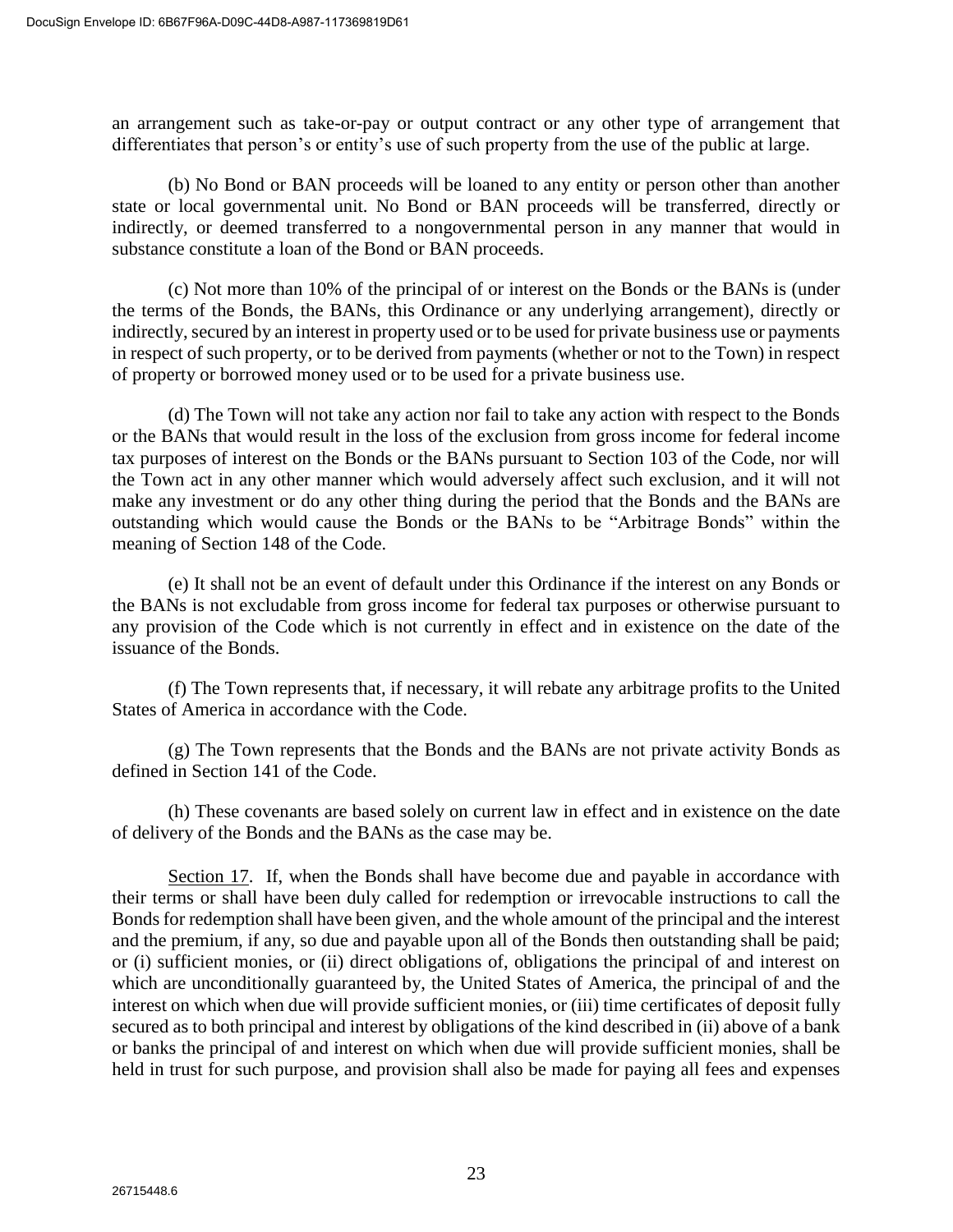for the redemption, then and in that case the Bonds shall no longer be deemed outstanding or entitled to the pledge or the revenues of the Town's sewage works.

Section 18. Subject to the terms and provisions contained in this Section, and not otherwise, the owners of not less than sixty-six and two-thirds percent (66 2/3%) in aggregate principal amount of the Bonds issued pursuant to this Ordinance and then outstanding shall have the right, from time to time, anything contained in this Ordinance to the contrary notwithstanding, to consent to and approve the adoption by the Town of such Ordinance or Ordinances supplemental hereto as shall be deemed necessary or desirable by the Town for the purpose of modifying, altering, amending, adding to or rescinding in any particular any of the terms or provisions contained in this Ordinance, or in any supplemental Ordinance; provided, however, that nothing herein contained shall permit or be construed as permitting:

- (a) An extension of the maturity of the principal of or interest on any Bond issued pursuant to this Ordinance; or
- (b) An extension of the mandatory sinking fund redemption dates, if any; or
- (c) A reduction in the principal amount of any Bond or the redemption premium or the rate of interest thereon; or
- (d) The creating of a lien upon or a pledge of the revenues of the sewage works ranking prior to the pledge thereof created by this Ordinance; or
- (e) A preference or priority of any Bond or Bonds issued pursuant to this Ordinance over any other Bond or Bonds issued pursuant to the provision of this Ordinance; or
- (f) A reduction in the aggregate principal amount of the Bonds required for consent to such supplemental Ordinance; or
- (g) A reduction in the balance to be maintained in the Debt Service Reserve Account.

If the owners of not less than sixty-six and two-thirds percent  $(66\ 2/3%)$  in aggregate principal amount of the Bonds outstanding at the time of adoption of such supplemental Ordinance shall have consented to and approved the adoption thereof by written instrument to be maintained on file in the office of the Clerk-Treasurer of the Town, no owner of any Bond issued pursuant to this Ordinance shall have any right to object to the adoption of such supplemental Ordinance or to object to any of the terms and provisions contained therein or the operation thereof, or in any manner to questions the propriety of the adoption thereof, or to enjoin or restrain the Town or its officers from adopting the same, or from taking any action pursuant to the provisions thereof. Upon the adoption of any supplemental Ordinance pursuant to the provisions of this Section, this Ordinance shall be, and shall be deemed, modified and amended in accordance therewith, and the respective rights, duties and obligations under this Ordinance of the Town and all owners of Bonds issued pursuant to the provisions of this Ordinance, subject in all respects to such modifications and amendments. Notwithstanding anything contained in the foregoing provisions of this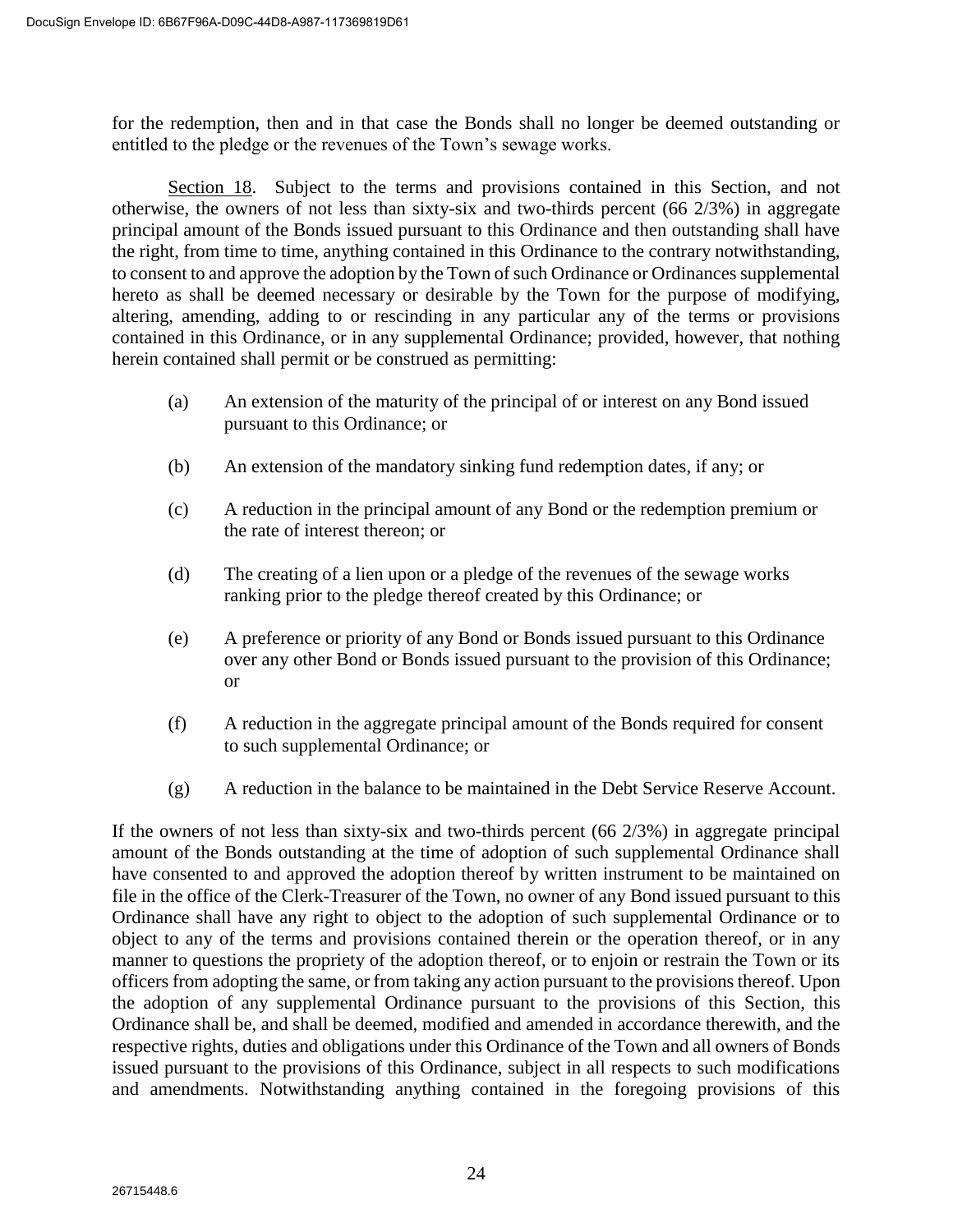Ordinance, the rights and obligations of the Town and of the owners of the Bonds authorized by this Ordinance, and the terms and provisions of the Bonds and this Ordinance, or any supplemental Ordinance, may be modified or altered in any respect with the consent of the Town and the consent of the owners of all the Bonds issued pursuant to this Ordinance then outstanding.

Section 19. The rates and charges are set forth in Ordinance No. 25-2019 adopted by the Town Council on November 25, 2019.

Section 20. Notwithstanding any other provisions of this Ordinance, the covenants and authorizations contained in this Ordinance ("Tax Sections") which are designed to preserve the exclusion of interest on the Bonds from gross income under federal law (the "Tax Exemption") need not be complied with if the Town receives an opinion of nationally recognized bond counsel that any Tax Section is unnecessary to preserve the Tax Exemption.

Section 21. All Ordinances and parts of Ordinances in conflict herewith are hereby repealed, but none of the provisions of this Ordinance shall be so construed as adversely affecting the rights of holders of the Prior Bonds.

Section 22. (a) The Town, having satisfied all the statutory requirements for the issuance of its bonds, may elect to issue its BAN or the BANs, pursuant to a Bond Anticipation Note Purchase Agreement (the "Purchase Agreement") to be entered into between the Town and the purchaser of said the BANs. The Town Council hereby authorizes the issuance and execution of the BAN or the BANs in lieu of initially issuing bonds to provide interim financing for the Project until permanent financing becomes available. It shall not be necessary for the Town to repeat the procedures for the issuance of its bonds, as the procedures followed before the issuance of the BAN or the BANs are for all purposes sufficient to authorize the issuance of the bonds and the use of the proceeds to repay the BAN or the BANs.

(b) The President of the Town Council and the Clerk-Treasurer are hereby authorized and directed to execute a Purchase Agreement in such form or substance as they shall approve acting upon the advice of counsel. The President of the Town Council and the Clerk-Treasurer may also take such other actions or deliver such other certificates as are necessary or desirable in connection with the issuance of the BANs or the bonds and the other documents needed for the financing as they deem necessary or desirable in connection therewith.

Section 23. Any series of the Bonds may be offered and sold pursuant to an Official Statement with respect to the Bonds (the "Official Statement"), to be made available and distributed in such manner, at such times, for such periods and in such number of copies as may be required pursuant to Rule 15c2-12 promulgated by the United States Securities and Exchange Commission (the "Rule") and any and all applicable rules and regulations of the Municipal Securities Rulemaking Board. The Town hereby authorizes the Town Council President and the Clerk-Treasurer (a) to authorize and approve a Preliminary Official Statement, as the same may be appropriately confirmed, modified and amended, for distribution as the Preliminary Official Statement of the Town; (b) on behalf of the Town, to designate and deem the Preliminary Official Statement a "final" Official Statement with respect to the Bonds, subject to completion as permitted by and otherwise pursuant to the Rule; and (c) to authorize and approve the Preliminary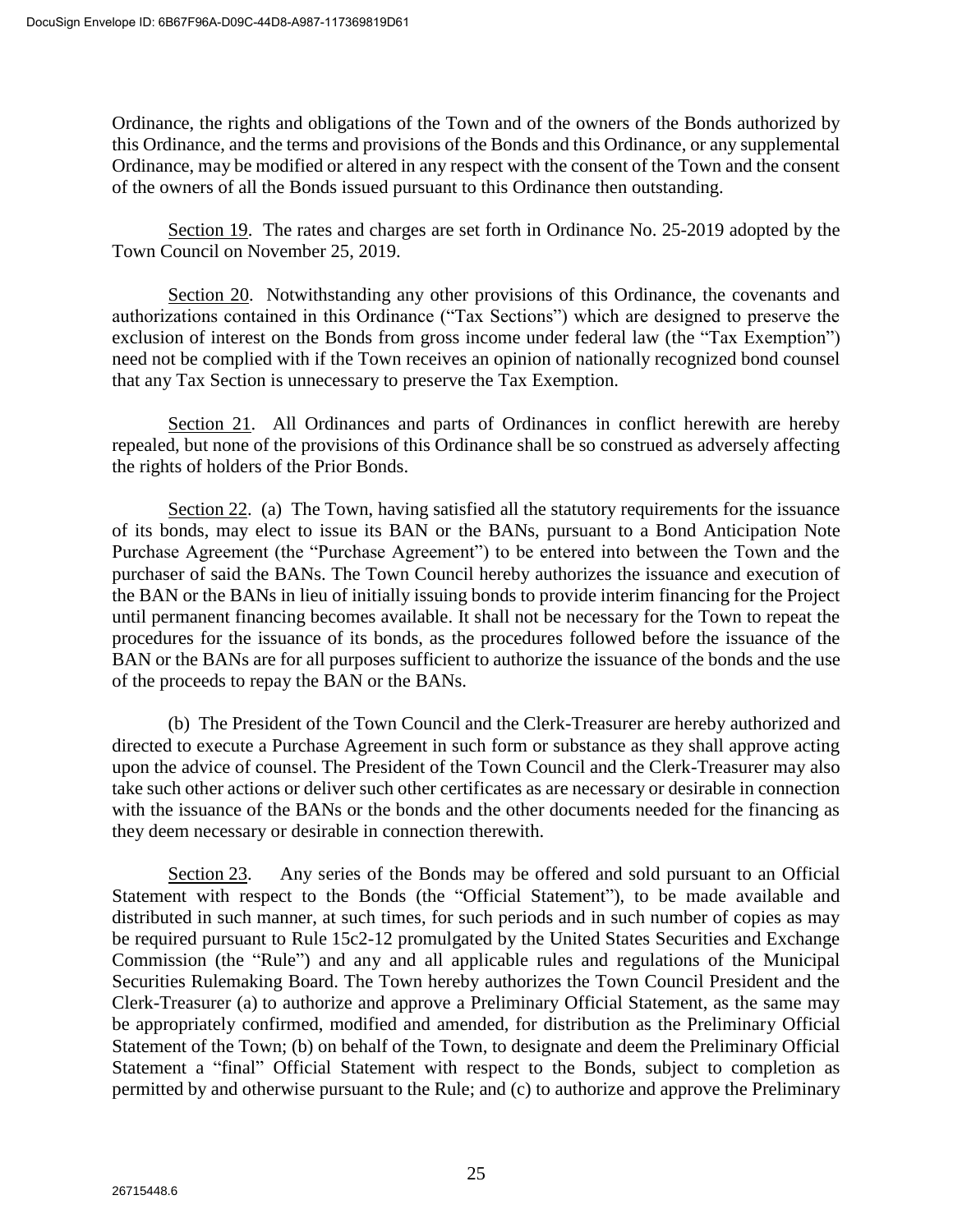Official Statement to be placed into final form and to enter into such agreements or arrangements as may be necessary or advisable in order to provide for the distribution of a sufficient number of copies of the Official Statement under the Rule. The Town Council President and the Clerk-Treasurer are further authorized to execute an agreement in connection with the offering of the Bonds in accordance with the Rule by which the Town agrees to undertake such continuing disclosure obligations as may be required under the Rule.

Section 24. This Ordinance shall be in full force and effect from and after its passage and adoption.